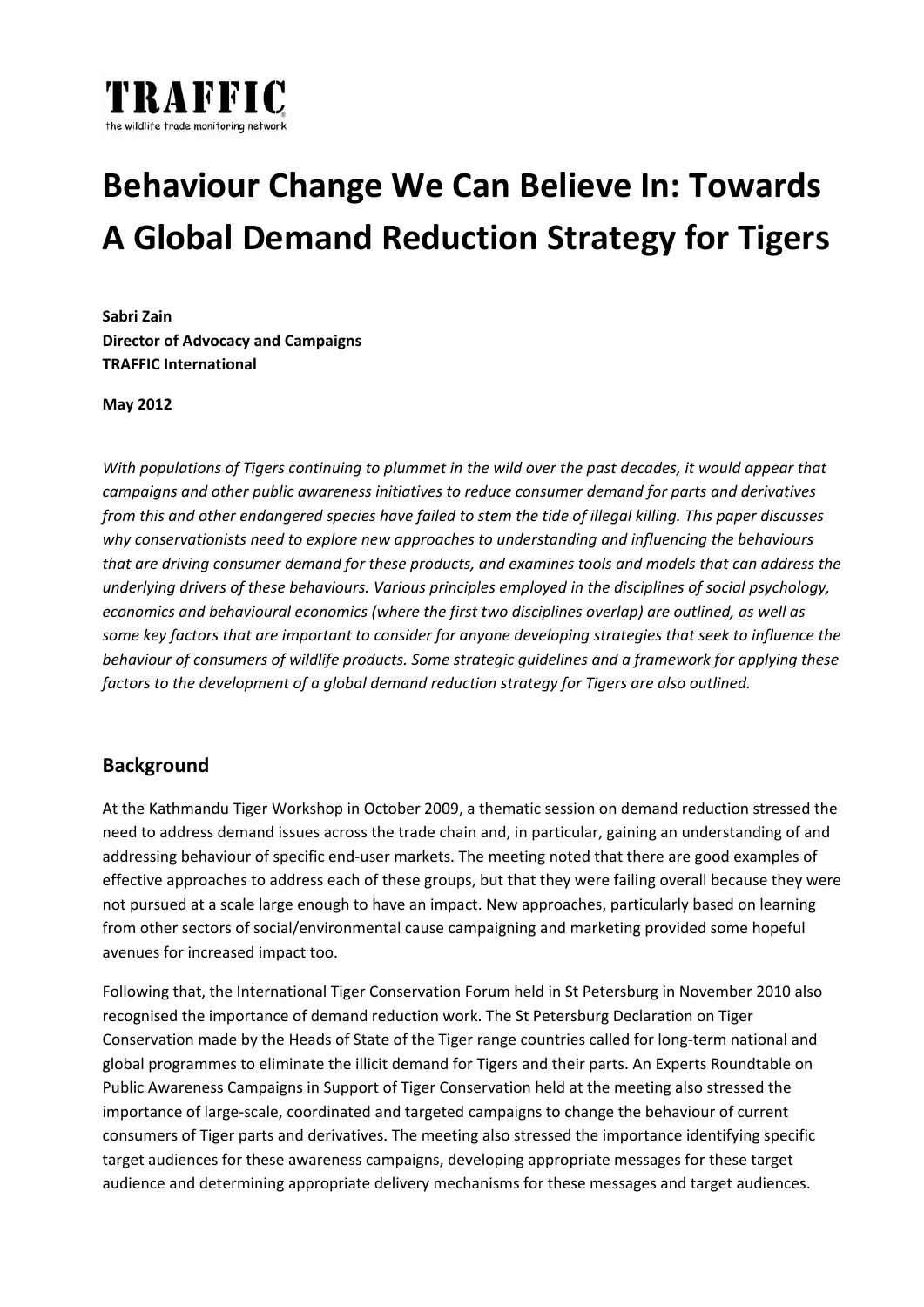The Global Tiger Recovery Programme agreed to at the Forum also recognised the importance of this work and included in its portfolio of activities actions for building public awareness and education , building local community support for conservation and eliminating illicit demand for Tiger parts and their derivatives. It also recommended that a key study be done on demand elimination, the aim of which would be to launch a large-scale, co-ordinated, and targeted campaign to change the behaviour of current consumers of Tiger products. It recommended that an Expert workshop be held to gather currently available knowledge and plan this work.

TRAFFIC and WWF developed a proposal for such a workshop in 2011 and this was endorsed by the General Assembly of the Global Tiger Forum in March that year. With funding support from the WWF Tigers Alive Initiative and WWF‐US, the workshop was held in Hong Kong in November 2011, attended by more than 20 participants from diverse professional backgrounds — including advertising and marketing, social research, behavioural economics, public health and wildlife trade. The meeting outlined designs for approaches to address the different motivations of various target groups such as businessmen, high-level government officials, youth and local village communities. Many of the concepts and approaches discussed at that workshop are outlined in this paper.

### **Introduction**

Illegal killing, trade and use has been, and remains today, one of the main causes of the drastic and apparently continuing decline in the numbers in the wild of many of the world's most charismatic endangered species. Despite increased law enforcement efforts, the South African government announced in January 2012 that the country lost 448 rhinos to poaching in 2011 – almost four times the number killed in 2009. 2011 was also the worst year of large scale ivory seizures since records began. More than 13 large-scale ivory seizures, amounting to 23.7 tonnes, were recorded that year – the first year ever to record tonnage in double digits and more than double the tonnage compared to 2010. The situation is no better with Tigers, with parts of at least 1,069 Tigers having been seized in Tiger range countries from 2000‐2010 – equivalent to potentially more than 100 wild Tigers killed each year.

There is little doubt that direct action to identify and apprehend poachers and illegal traders at the front line of stemming this tide of killing. However, without a complementary effort to effectively address the persistent market demand that drives this trade, enforcement action alone may be futile. The harsh economic reality is that criminals are raking in huge profits from this activity, at relatively little risk, because parts and products of dead elephants, rhinos and Tigers have a high market value – the desire for these products is persistently high, the supply is dwindling by the day and the ability of consumers to pay high prices for these products is increasing.

There have been in the past many efforts to dissuade demand for these products, primarily by generating greater awareness of the importance of the conservation of these species or highlighting the illegal nature of consuming products derived from them. Unfortunately, when examining the continuing evidence of illegal killing and illegal trade, the overall performance of these efforts must be called into question. If demand for these products is to be significantly reduced, there needs to be a paradigm shift in the design, planning and execution of these demand reduction strategies. A detailed focus should be applied to understanding clearly the underlying factors influencing the behaviour of these consumers, how we want to influence this behaviour and how we would want to accomplish that behaviour change.

Planning strategies for reducing demand for endangered species frequently jump immediately to message development and campaign ideas without thinking about the attitudes and behaviours that need to be changed and, most importantly, the drivers behind those attitudes and behaviours. Addressing the primary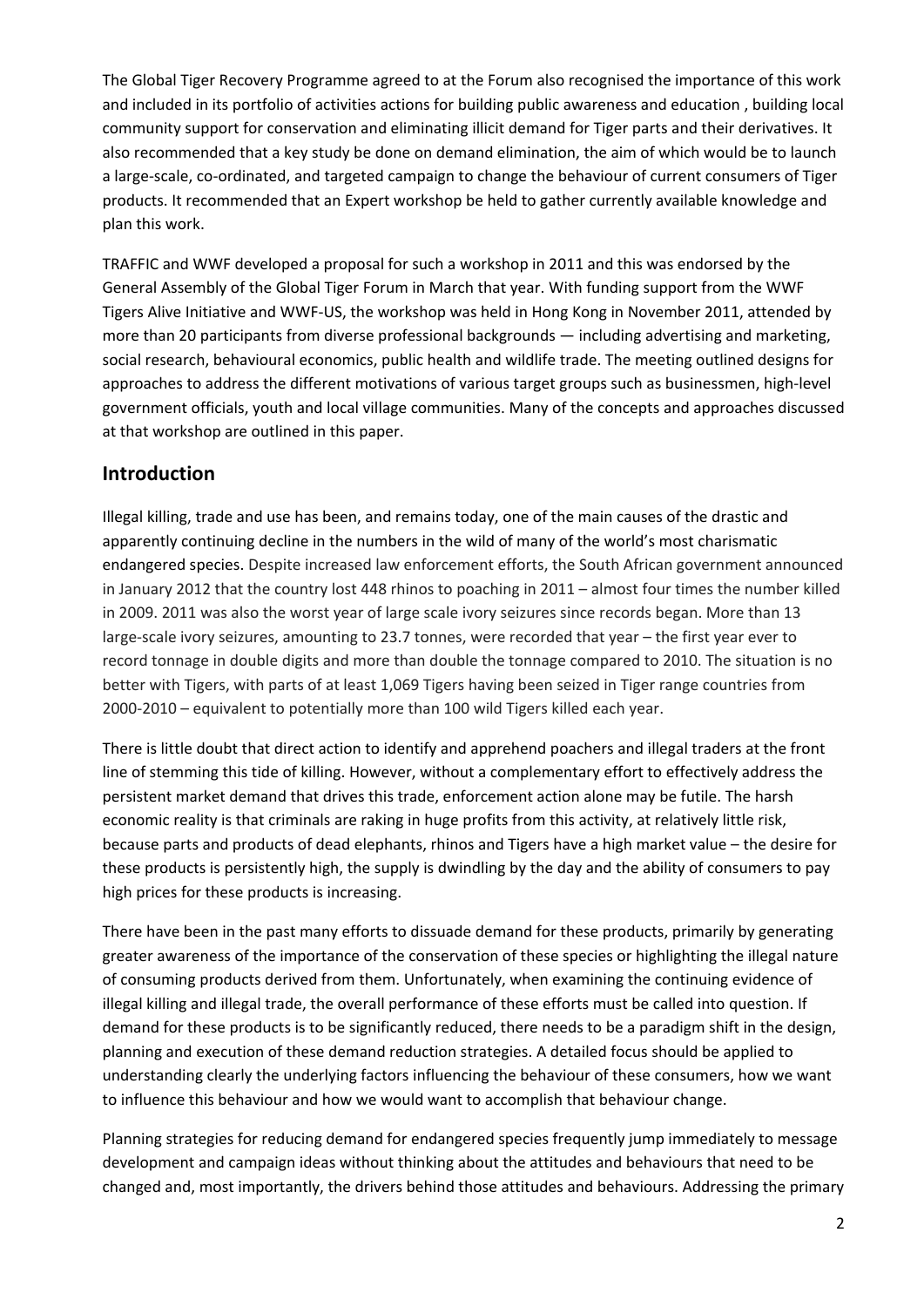drivers of human behaviour must be at the heart of demand reduction efforts. The initial focus should not be on the specific users themselves but the attributes that drive their behaviours – whether characterised by ignorance, apathy or the lack of easy ways for them to take positive action.

Human behaviour is no doubt a very complex area of work and there is a wide palette of behavioural sciences that could inform conservation efforts. It is essential that conservationists, in partnership with experts from relevant fields, scientifically examine behavioural change processes as these will lay the foundation for more structured thinking about demand reduction efforts and how to apply the behavioural sciences to produce a measurable impact on reducing the demand for endangered species.

# **Information is only a first step**

Awareness campaigns in the area of wildlife trade have focussed very much on the provision of information to the public – whether it is providing information on legislation forbidding trade and use in endangered species, or providing information on the impact of the use of these products on species in the wild. However, one of the weaknesses of this approach is that information does NOT always lead to action. People often make the mistake of equating behaviour change with awareness-raising, as if doing the latter would invariably lead to the former.

Sometimes – for example, when telling people about a new piece of legislation significantly restricting the use and trade in a particular Tiger product – it is indeed appropriate simply to give the target audience the relevant information. However, knowledge and awareness of this legislation alone are rarely enough by themselves to bring about behaviour change – in this case, stopping consumption of that wildlife product. People cannot always be relied upon to make what could be expected to be rational decisions based on the information provided and it cannot be assumed that providing the information will lead to a change in behaviour. Other more significant factors behind that consumption can be at play and these can override the proposed 'rational' arguments presented by simply providing people with information.

Providing information is therefore just a first step towards influencing behaviour change rather than an end point. Information can also be used to direct people to other communication channels or services – such as a website – that aim more directly at changing behaviour.

# **Factors influencing behaviour**

Understanding all the factors that influence the behaviour you want to change is an essential starting point. Many factors influence consumer preferences and behaviours, including those in the wider and local environment (such as legislation, governmental policy, governance, law enforcement effort, supply and price) and those that are of a more social and personal nature (such as personal beliefs, peer pressures, group norms, trends and dynamics). Broadly speaking, the factors in most of them can be split into three levels:

1. Personal ('micro') factors which are intrinsic to the individual, such as their level of knowledge or their belief in their ability to change their attitudes, behaviour and their habits.

2. Social ('meso') factors which are concerned with how individuals relate to each other and the influence of other people on their behaviour.

3. Environmental factors over which individuals have little control. These include both:

a. local ('exo') environmental factors, for example the area in which an individual lives or his/her work environment, and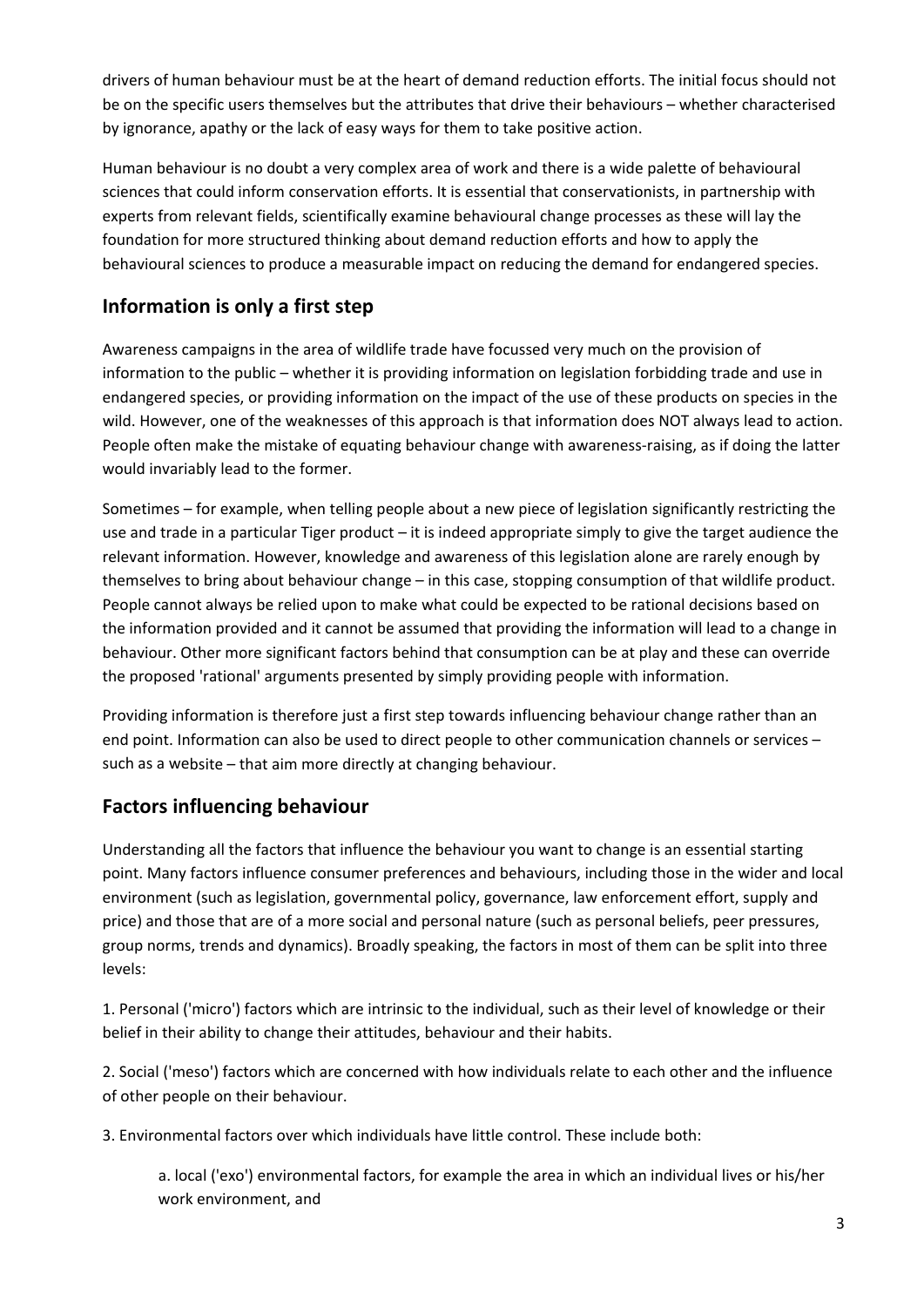b. wider ('macro') environmental factors such as the economy. legislation or governmental policy.



It is essential to identify factors influencing behaviour at the personal, social and environmental levels. While much of the effort at demand reduction in the field of wildlife trade has been focussed at the macro‐environmental level, it is the social and personal factors that are usually stronger influences of behaviour – and more challenging to address.

There are a number of reasons why it is so important to identify factors at all three levels. Seeking to understand and influence behaviour by addressing personal factors alone, for example, is unlikely to work, because it fails to take into account the complex and interrelated nature of the factors that influence what we do: we do not act in isolation, and most people are influenced to a very great extent by the people around them and the environment in which they live. Equally, it would be overly simplistic to focus on environmental factors, such as legislation or governmental policy, while ignoring the social and personal factors at play. An 'ecological' or 'systems' approach – one that takes account of and addresses factors at all three levels – is likely to be most effective in bringing about behaviour change.

Most behavioural models tend to focus on factors at the personal and social levels, with few explicitly referencing those at the environmental level. Social psychological models are therefore used primarily to identify personal and social factors and additional tools can then be used to identify the relevant external factors, such as systems mapping (mapping the key components of the model and its environment, and their broad inter‐relationship at any point in time).

# **Perceived behavioural control, self‐efficacy and agency**

**Perceived behavioural control, self‐efficacy** and **agency** (different terms are used in different models) all describe an individual's belief that he or she can successfully carry out a particular action and that action will bring about an expected outcome. This will determine whether the person will even attempt a change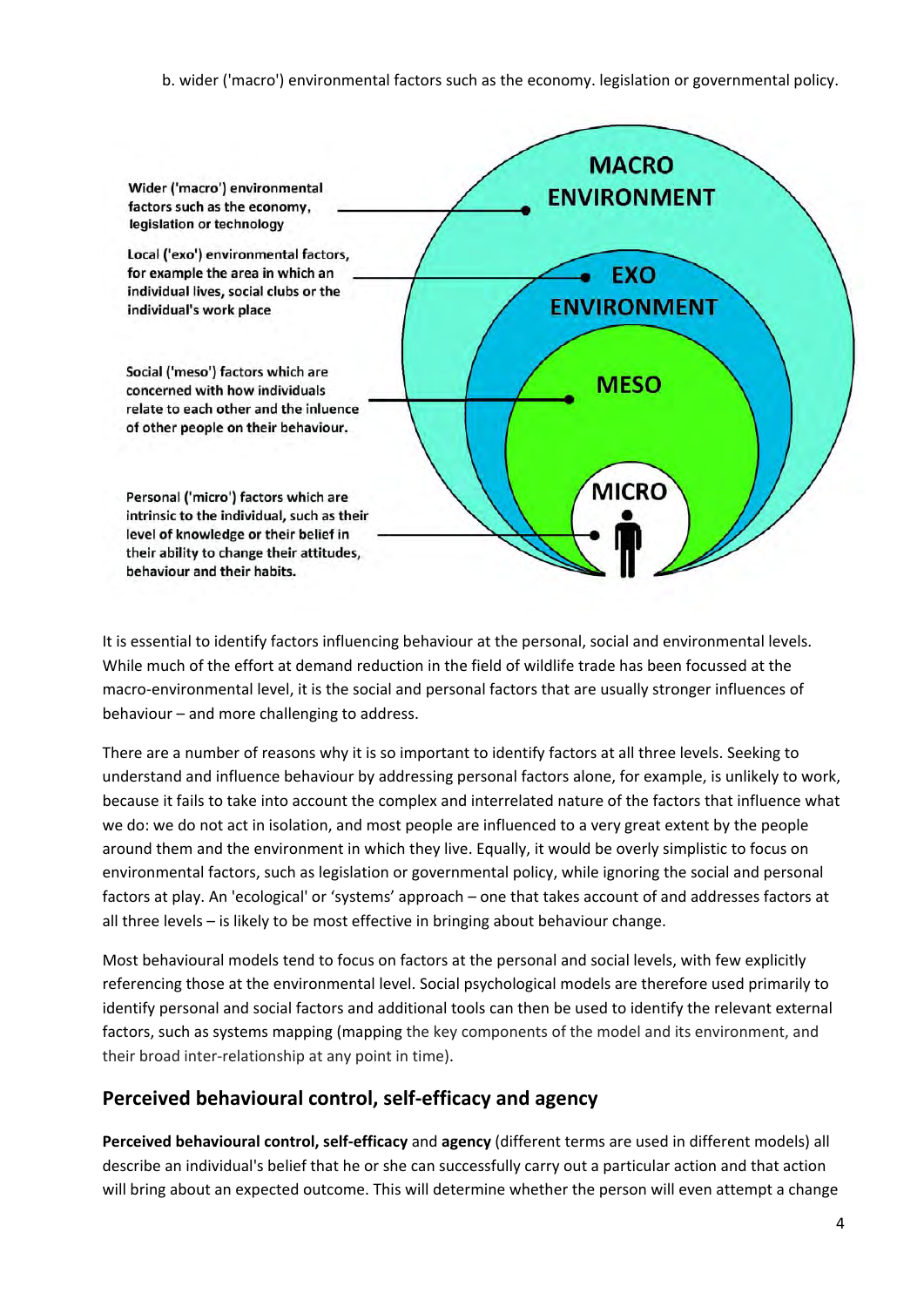in behaviour and determine the degree of effort the person is prepared to put into this change. People's sense of agency can be driven by many things, including past experiences and their individual personalities – people who are naturally pessimistic are less likely to affect such change than people who are naturally optimistic, for example.

Lack of agency can be a strong barrier to behavioural change. This is particularly true of conservation issues, where a lack of agency will instil the sense that the problem is too large for an individual to make a difference.

Strategies must therefore be designed to help to increase the individual's sense of agency. This can be done by providing clear instructions that make a particular behaviour easy to do by the individual or seem more achievable. For example, testimonials from people who have used alternatives to Tiger products can show how a more positive change can be made, as well as its benefits. However, it is essential that such testimonials are seen as coming from trusted and credible sources, and that the behaviour change is depicted as achievable.

Demand reduction efforts must therefore avoid encouraging people to take vague, general, abstract or over-ambitious actions – such as 'Save the Planet' or even 'Save the Tiger'. We must offer to them smaller, concrete, 'do‐able' and measurable actions, focussing on concrete behaviours rather than abstract goals. They must also be simple to do – simplicity and ease is a good motivator to action.

They must also be relevant to the lives and lifestyles of the individual. For example, a campaign should not just encourage people to 'reduce demand for endangered species' but encourage, for example, a change to the gifting culture of a businessman or a change to a person's food or medicinal consumption lifestyle.

We are therefore seeking to make the consumer achieve 'small' successes rather than aim for unattainable 'large' ones. Baby steps are easier to take than giant leaps. For these small successes to have an impact, however, the demand reduction approach must identify a series of successes, one after another, that will be able to have a measurable impact on the demand for the product. It is therefore essential that the approach consists of a series of such successes that can be sustained over a period of time. A short burst of activity alone is unlikely in shifting what was probably a life‐long behaviour.

# **Behavioural economics: Making sense of the irrational**

Behavioural economics applies psychological insights to economic models and help us understand why people so often deviate from assumed rational behaviour in the 'real' world. Behavioural economics, for example, reveals that the decisions we make are dependent on factors such as the context in which those decisions are framed and that our natural biases and mental 'shortcuts' we make can lead to 'imperfect' and 'irrational' decision-making by consumers. Understanding the natural biases and mental shortcuts that shape people's thinking should inform the nature and content of strategy. Mental accounting can allow consumers to compartmentalize their spending, encouraging them not to waste money on a product and spend it on a better alternative.

For example, people take 'mental shortcuts' (**heuristics**) or use 'rules of thumb' hundreds of times each day – particularly when they don't have the time or do not feel it worth to make the effort to make a decision by calculating the pros and cons of various options. More often than not, people make 'educated guesses' based on how easily they can imagine something happening or making reference to a similar experience that has happened before – and not necessarily by weighing up all the possibilities in a 'rational' way. Demand reduction strategies can harness this phenomenon by making it easier for people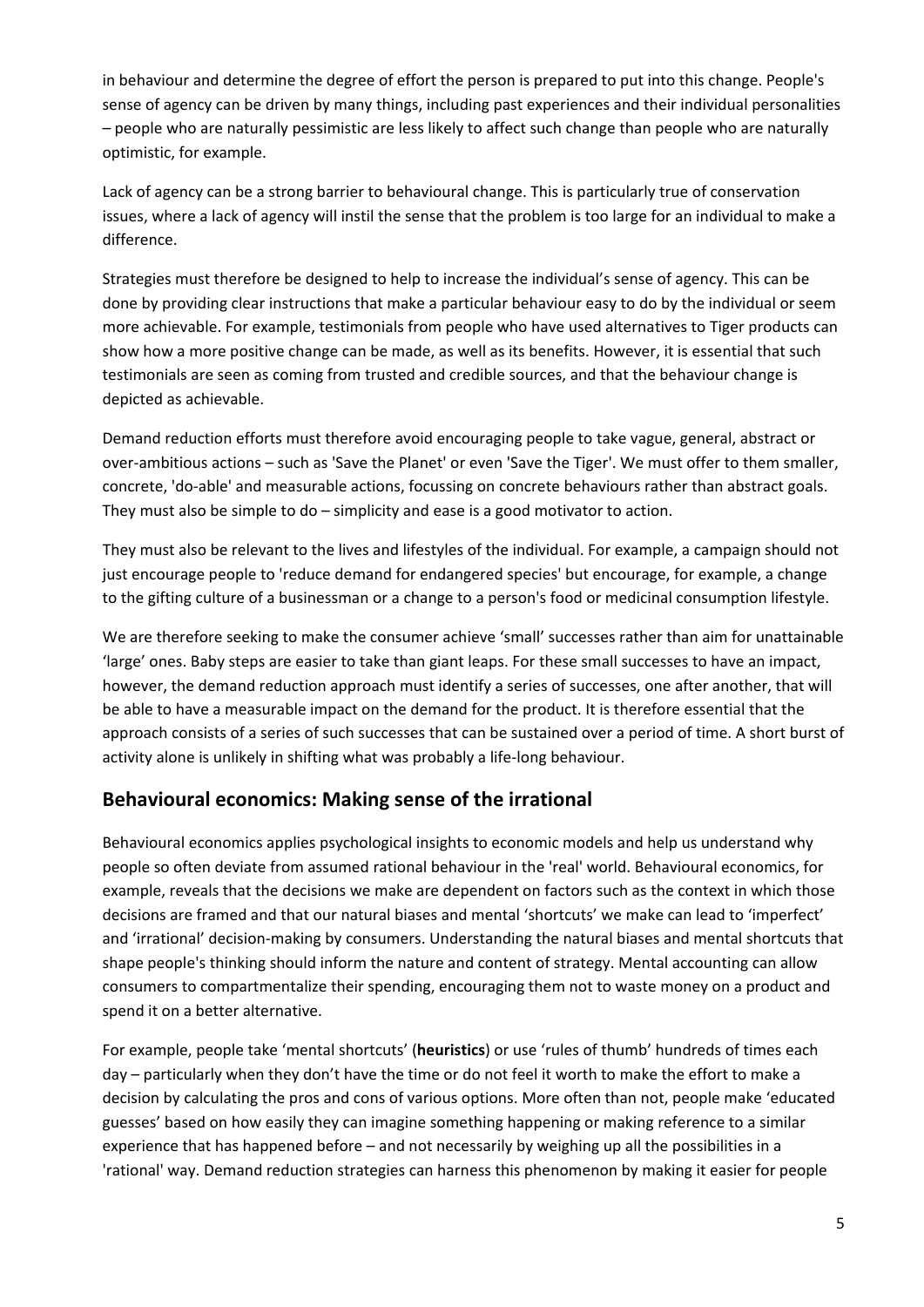to imagine the consequences of a particular behaviour or reminding them of the negative consequences of a past action.

People also have **internal biases** ‐ natural responses that are not always fully 'rational'. For example, people tend to prioritize short-term reward and immediate gain over significantly long-term gain but with little immediate pay‐off – a phenomenon known as **hyperbolic discounting**. This is particularly true of nature conservation, where conservationists try to highlight to audiences the long-term, 'bigger' gain of supporting conservation efforts but offer little in terms of immediate gain. Conversely, consumers of endangered species may have the perception that the rare, exotic and exclusive nature of these products makes buying and gifting them a short-cut to gaining social currency, giving them an almost immediate pay‐off that significantly outweighs any risk (such as illegality or stigmatization) that may be attached to the behaviour. Such perceptions can be countered by strengthening that element of risk to the behaviour, such as social stigmatization that will result in loss of that sought-after social currency.

It is therefore essential that demand reduction strategies attempt to offer that immediate 'pay‐off' to their audiences. In the previous gifting example, for instance, that can be in the form of gaining social currency by being visibly associated with a corporate leader who has publicly denounced the use of endangered species products. Campaigns that aim to create movements of change to trigger national pride in a particular endangered species or nature conservation effort can give immediate 'pay‐off' to audiences in the form of that shared national pride. Campaigns that are subtly marketed as 'cool' and 'trendy' can give an immediate 'pay off' to audiences that value that 'cool' factor, such as youth.

People also have a natural preference for the *status quo* – a principle called **inertia**. When faced with a complex choice, our tendency is to carry on doing what we've always done and avoid making a decision. Strategies for overcoming inertia can include making the behaviour seem easier to undertake than people perceive it to be, for example, by taking baby steps rather than the giant leap, as discussed earlier. Another strategy is to identify and directly counter the excuses people make to themselves for carrying on with and justifying their current behaviour. Inertia may also be addressed by introducing new behaviours – **creating new behaviours is much easier than stopping old ones**.

Many of the choices we make are hugely influenced by how they are presented to us or how they are framed. **Framing** such decisions as a loss or a gain for the individual is also a useful device in influencing their decisions. Humans tend to be loss-averse – we have a particularly strong dislike of losses and put more effort into avoiding a perceived loss than ensuring an expected gain. Strategies focusing on **loss aversion** – potential losses rather than gains – can therefore be more motivating and can be used to great advantage to manipulate demand. This principle can be used in campaigns that, for example, highlight how use of an endangered species product may result in adverse health impacts on a consumer, or result in loss of social status and capital with his or her association with its stigma.

# **Social factors**

While most people will deny that they are influenced by others, other people's values, attitudes, beliefs and behaviour have a strong social influence on our own behaviour. Social norms are the group 'rules' that determine what is deemed 'acceptable' behaviour. When we are unsure of how to act in social situations we often assume that others around us know more and look to them for pointers on how to behave – a phenomenon known as **social proof**.

Positive testimonials from others who have adopted a particular behaviour (thus showing that such behaviours are acceptable) can be a powerful form of social proof and be used to positive effect in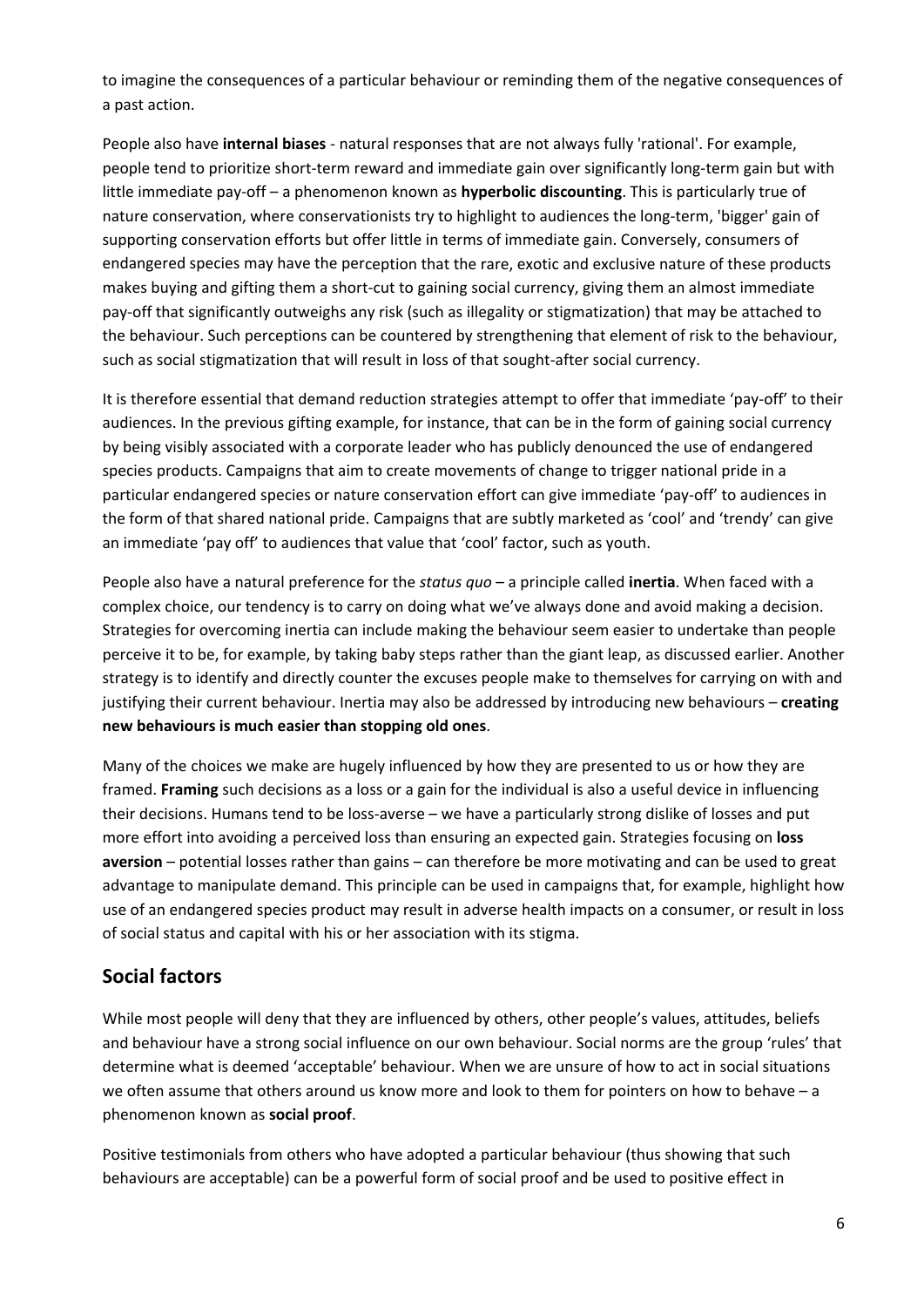demand reduction strategies. Testimonials can also help to boost the agency and self‐efficacy discussed earlier. This can take the form of campaigns featuring well-respected, authoritative and iconic opinion leaders or engaging them as 'ambassadors' for the campaign. These people can help both to spread the message in the targeted consumer group and to provide social proof of the acceptability of a particular behaviour. Such role models can also help identify and recruit other icons and allies, some of whom may be engaged with other influencers and audiences.

Aside from these iconic leaders, a person's peers will also exert a strong degree of influence on his or her behaviour. Strategies should attempt to address peer-to-peer approaches, such as communities or online forums where peers connect with each other, where social proof and reassurance can be provided in a credible and 'safe' environment. In developing a demand reduction strategy, much can be learned from examining these communities, in particular how these communities interact and communicate with each other.

The critical importance of social norms cannot be over‐emphasised. While most people will not freely admit that they are influenced by others, social factors are powerful, and social norms are deeply entrenched. If the norm within a peer group is that it is socially acceptable to consume endangered species, it is unlikely that lasting behaviour change will be achieved unless that norm is addressed. For the young people in that group, the views and behaviour of their peers will be a more powerful influence than information provided by other sources.

While there are instances of social norms changing rapidly (for example, as a result of significant legislative change), social norms normally change slowly. A long-term approach will be required as it will take time for any changes to filter through and become commonplace in society. In other words, a short burst of communications activity alone is unlikely to be effective in shifting a social norm permanently, and such communications must be sustained to be effective.

Consideration must also be given to audiences that may not currently represent a large group of direct consumers but may be important in influencing those consumers or be potential consumers in the future themselves. Young people, for example, fall in this category and, while they may be mostly aware of the problem, they are currently not motivated to act or do not understand how they can make a difference. The use of peer-to-peer approaches can be particularly effectively with youth, who particularly enjoy getting together in offline and online interest-based communities and 'virtual' worlds.

# **Audience Segmentation**

The principles we have examined so far suggest that human behaviour can be predicted by measuring social and psychological factors and the external influences on them. However, not everyone is the same. An intervention about the highly illegal nature of consuming Tiger‐bone products may convince 10% of its consumers to stop the practice. Another series of interventions about illegality will have much less effect, the reason being that all of the population segments suggestive to messages about illegality may be exhausted and another sub‐group now needs to be targeted using a different kind of tactic – such as convincing consumers of Tiger bone wine that the product has no health‐giving properties.

The core concept of segmentation is the idea that proposed actions will vary for different individuals, depending on which segment they are in, and the most effective intervention can be quite different from one segment to another. Different personalities and experiences can apply the desired behaviour, but perhaps for very different reasons.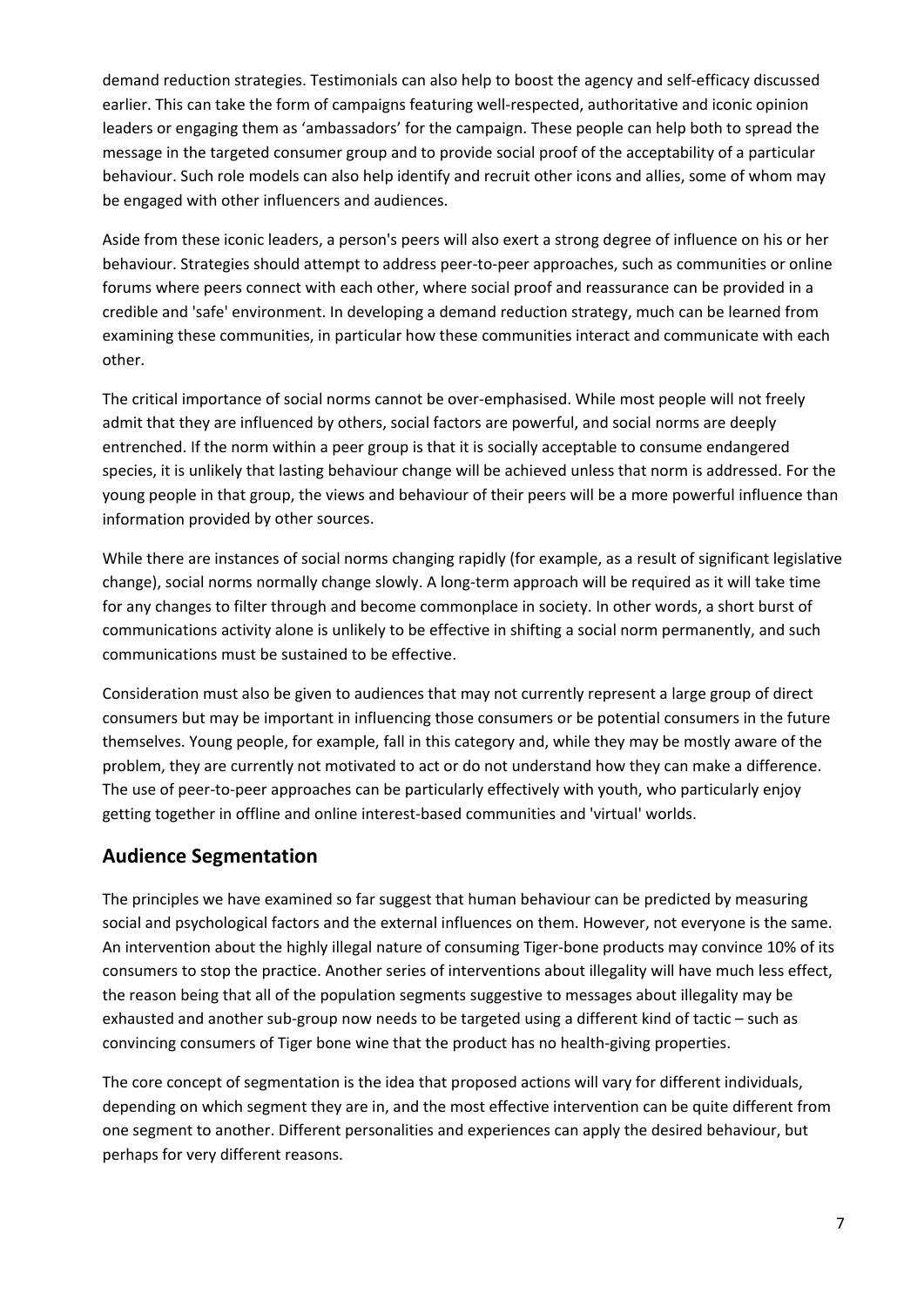With regard to products made from endangered species, the usual way of segmenting an audience is to associate that group with a particular use, such as targeting consumers of Tiger products used for food, or medicine or display of skins. But such segmentation must be carried on further. Even within a group of, for example, consumers of Tiger bone wine, there may be users from the rural older generation who use it as a tonic, users from the urban wealthy who use it to demonstrate their social status or users from the business middle glass who use it for gifting to clients and potential partners. Each of these groups will have different motivations for using the same product and the strategies needed to address these motivations will be different.

There may even be quite significant differences between what appears to be an homogenous target social group for our demand reduction activities and these will have to be identified and segmented at a very early stage. The changing demographics and geography of China's wealthy, for example, may reveal quite significant distinctions between the 'old' generation millionaires and the 'new' millionaires. Such a distinction may highlight the different approaches needed for both groups, with 'new' millionaires perhaps needing guidance and support to act in converting knowledge to behaviour, and the 'old' millionaires needing belief, as they may not seem convinced that it is important or critical for them to protect nature. Another approach could be to identify different portions of target populations which are at different likelihoods of changing their behaviour. In this case, for example, the 'new' millionaires may be the segment identified as the one most likely to respond to a positive behaviour change and the 'old' millionaires as the most difficult to reach out to.

### **Environmental factors**

Environmental factors can be hugely significant in determining how an individual will behave. Wider or macro‐environmental factors can include technology, the economy, governmental policy, taxation and legislation. Before behaviour change can occur, the right 'facilitating conditions' must be in place in both the individual's local (exo) environment and the wider (macro) environment. Some behavioural models, such as the Triandis Model of Choice Behaviour, recognize the important role these 'facilitating conditions' play in influencing behaviour change. However motivated we are to behave in a certain way, if our local environment puts barriers in the way of that behaviour it is unlikely that we will succeed. For example, it would be extremely difficult to motivate an individual to stop using a product derived from an endangered species if the country's legislation did not discourage its widespread sale and use, or if legal loopholes allowed for its use.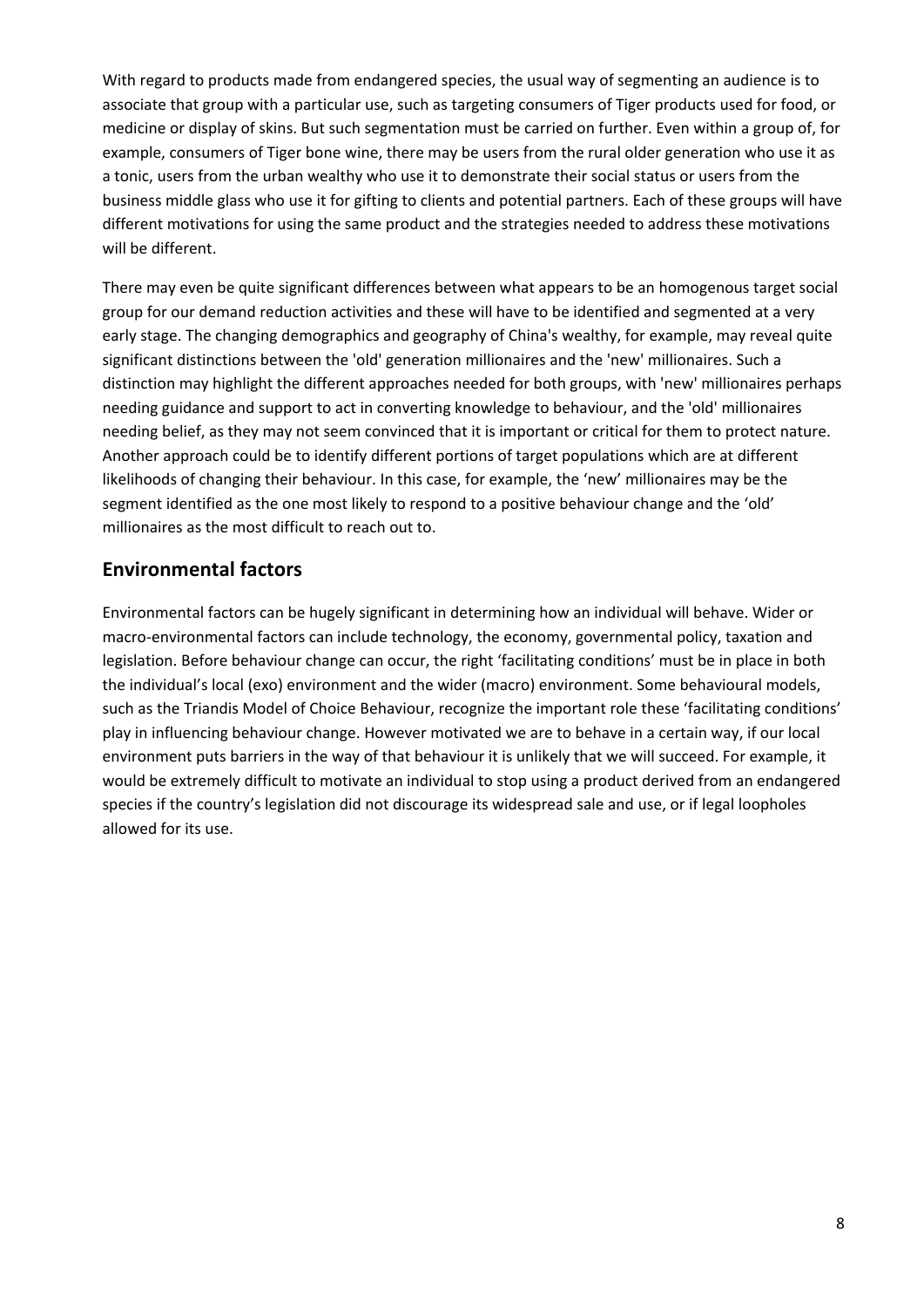

*Some behavioural models, such as the Triandis Model of Choice Behaviour above, recognize the important role of 'facilitating conditions' in influencing behaviour change (H Triandis, 2001)*

A systems approach to addressing demand reduction would have to take into account strongly these environmental factors, while crafting the interventions necessary to address the personal and social factors driving the behaviour we want to influence. The basic idea underpinning this systems thinking is that the whole is more than the sum of the parts, and that putting pressure on a single point will impact on the rest of the system.

For example, if seizures of illegal elephant ivory reduce supply but demand remains constant, the price of ivory will increase and other supply streams may open up. The marketing framework being developed to address the issue of demand for ivory will therefore need to show how all interventions – including, for example, legislation, enforcement and policy engagement as well as campaigning and communications – can work together to deliver change. In essence, awareness campaigns as components of holistic demand reduction strategies must ideally be supported by good regulations, implementation and enforcement.

High level political will and government action at the policy level, for example, can have a vital impact on catalyzing and steering behavioural change in society, with engagement at the highest level of government potentially providing major breakthroughs that would have otherwise been extremely difficult or even impossible to accomplish.

### **Behavioural models**

Behavioural models are designed to help us better understand behaviour. These tend to be social and psychological models that explain behaviour by highlighting the underlying factors influencing the individual or group. These models help us to identify, understand, define, map out and prioritize the underlying factors that influence the behaviour we are seeking to change. These models should then be used in conjunction with primary research and other evidence to build up a full picture of the behaviour. This can then be used to develop an intervention, marketing framework or communications strategy.

Use of a model will provide a systematic way of utilizing the information derived from the various behavioural theories and principles mentioned earlier throughout the process. It will help share knowledge between all the different experts and stakeholders involved in developing demand reduction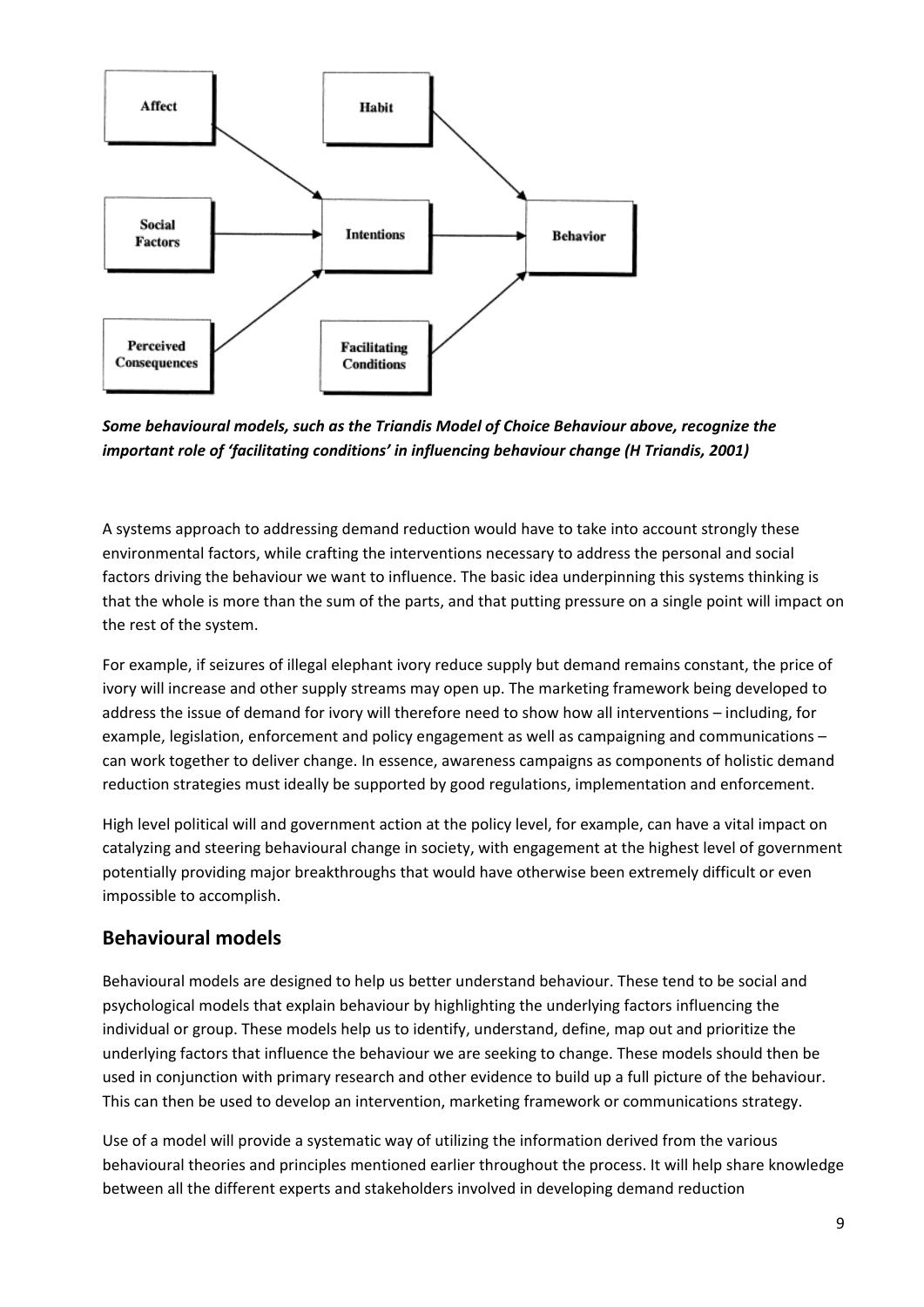interventions. Identifying, translating and applying relevant behavioural theory from the outset will therefore help:

• ensure that the right questions are asked and the right people are involved at all stages of the development of the demand reduction strategy;

• identify the types of knowledge, expertise, organizations and agencies that should be involved in the process;

• build close working relationships between communications and policy teams and any external organizations and agencies that might be involved in development of the strategy;

• set clear expectations as to what communications, policy and the other relevant roles can achieve;

• support robust evaluation based on a clear, shared understanding of objectives and the role of communications in achieving them.

There may be a number of theoretical behaviour models that are relevant to the behaviour that needs to be influenced. The Theory of Planned Behaviour (TPB), for example, is an example of an intention‐based model and one of the best-known and widely used behavioural models (particularly in the health and environment sectors). This is due to its simplicity and ease of use. According to this model, the key factors influencing behavioural intention are:

- Attitudes towards the behaviour;
- Subjective norms (that is, how socially acceptable an individual believes their behaviour to be);
- Perceived behavioural control or agency (as explained earlier, the ease or otherwise of performing the behaviour in question.



*(I. Ajzen, 1991. The theory of planned behavior)*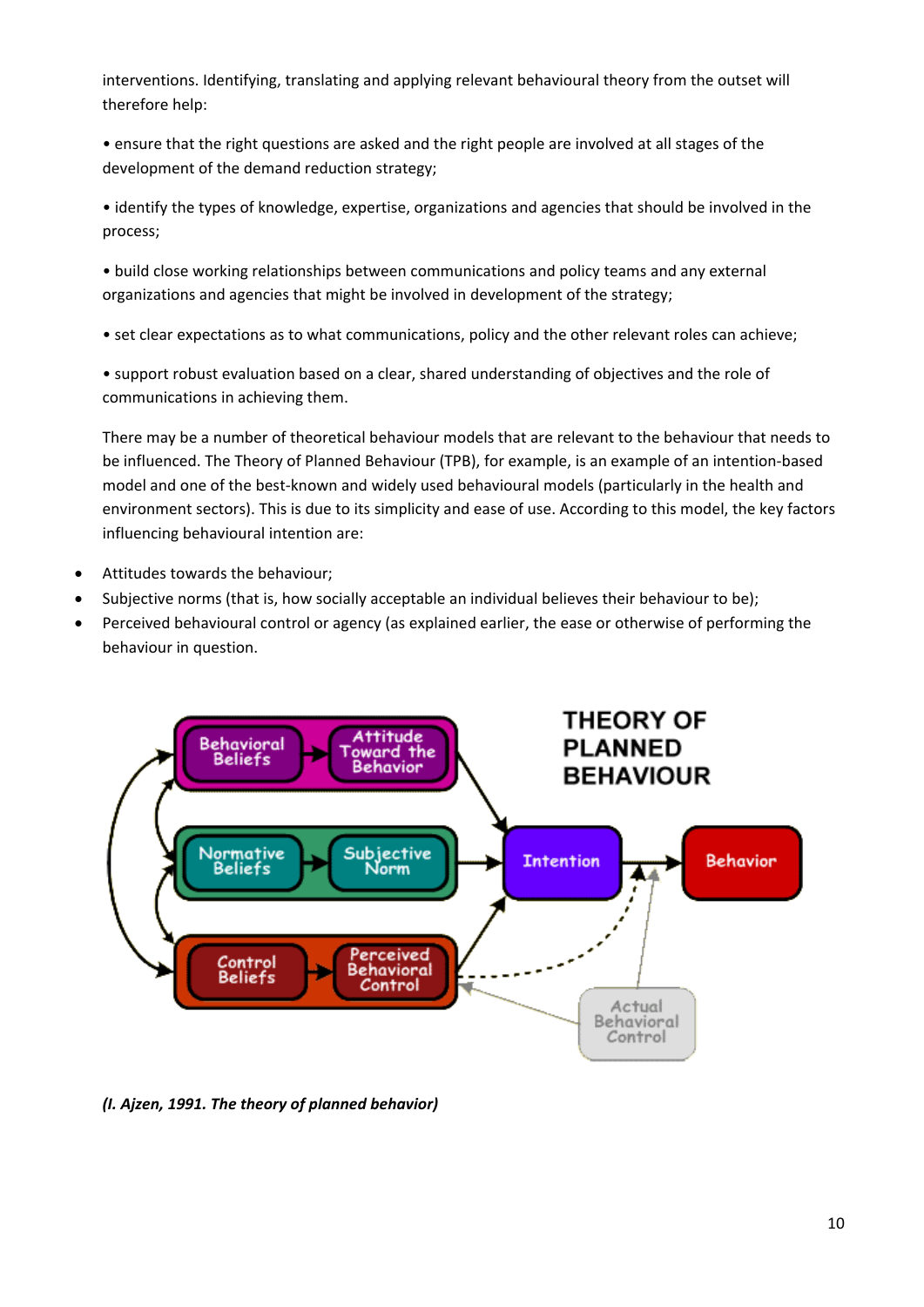It must be stressed that TPB is just one of a number of theoretical models available. Whichever model you choose to develop for your demand reduction strategy, it must be borne in mind that these are usually simplified models which need to be modified to suit the particular influencing factors, behaviours and interventions you wish to consider. Also, not all models include factors at the environmental level, but it is nevertheless critically important to identify these and build them into the planning for the approach and strategy.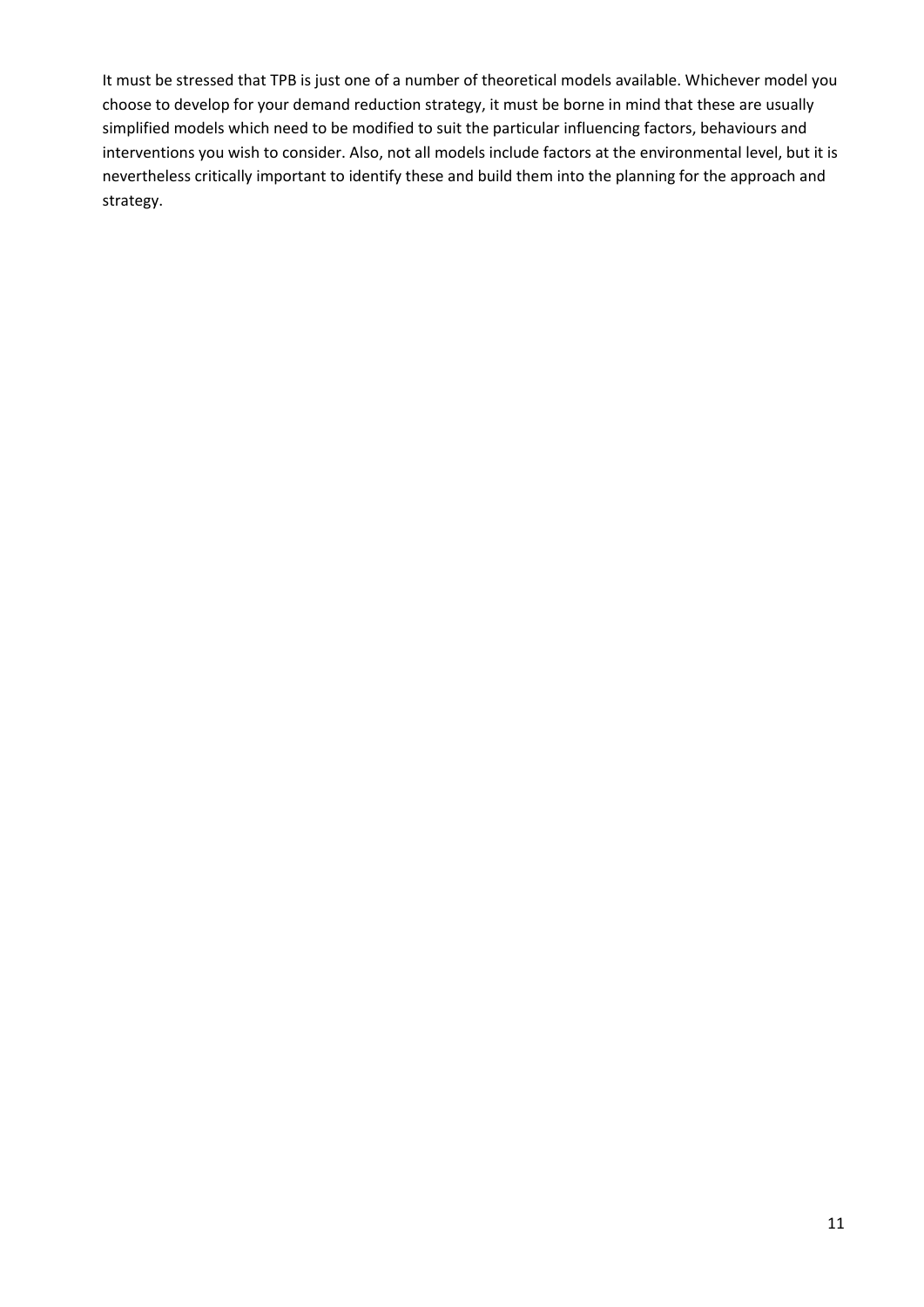

# THE FIVE STEPS TO BEHAVIOUR CHANGE

The various principles and models outlined earlier can be incorporated into a framework that can form the basis of the demand reduction strategy. This framework can be implemented in the following five specific steps:

- Step 1: Identifying behaviours
- Step 2: Understanding the influences by audience
- Step 3: Developing a practical model of influences on behaviour
- Step 4: Building a marketing strategy to trigger the desired behaviour
- Step 5: Developing a communications strategy and campaign to support that strategy

#### **Step 1. Identifying behaviours**

This step involves identifying the behaviour or behaviours that activities are seeking to influence. Some key questions to address at this stage would be:

- ♦ What is the issue, namely, what is the product or form of trade in and/or use of the endangered species that we want to address?
- How do we break down the issue into its component behaviours?
- Who do we want to undertake the behaviour?
- What is the desired and current behaviour?
- ♦ Does the behaviour involve people starting, stopping, maintaining or preventing?
- ♦ Are we addressing single or multiple behaviours?
- ♦ How do multiple behaviours relate or group?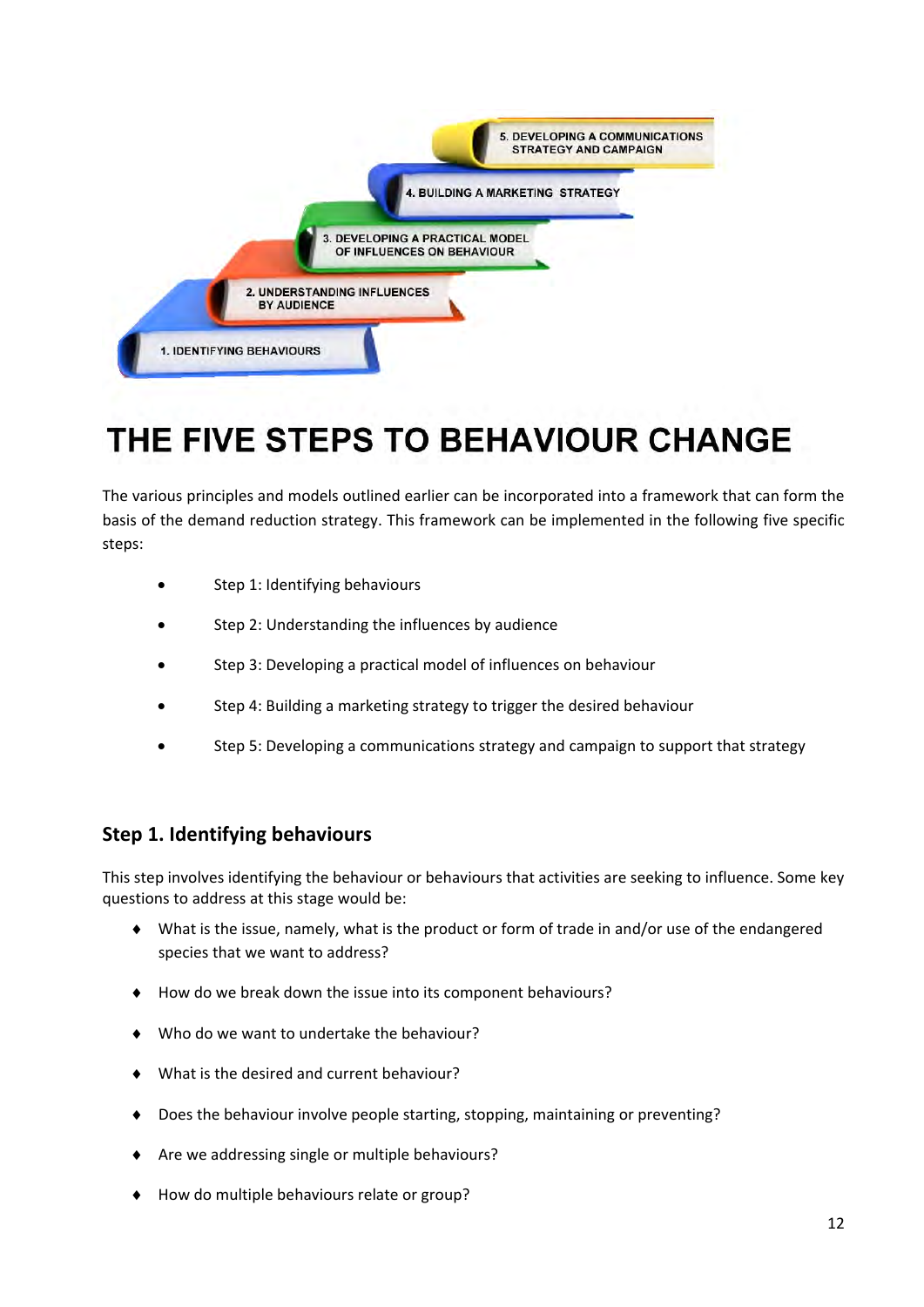It is at this stage of the process where we explore the market landscape and use the information available from market studies to determine exactly what endangered species product we are trying to address and what behaviours are encouraging the use of that product. Use of Tigers, for example, may involve consumption of a variety of products and for a variety of uses, ranging from use of skins for display or claws and teeth as curios or amulets, to consumption in the form of traditional medicine, tonics, wines or even meat. It is essential that market information is available to ensure that the behaviour you are targeting is in fact the behaviour that is having the most detrimental impact on the species in the wild. A demand reduction strategy aimed at use of Tigers in 'Tiger bone' tonic wine, for example, will be very different from a strategy aimed at the use of Tiger bone in formal traditional medicine, and a demand reduction strategy on the latter will probably be futile if the predominant use is the former.

That particular use or product will now need to be broken down to its component behaviours and the various groups engaging in those behaviours will need to be identified and segmented.

Looking at the example in Figure 1 below, consumption of an endangered species product by a businessman may be prompted by consumption for perceived health benefits, for gifting to corporate partners or clients, or even collection as a financial investment for the future.





**Figure 1: Example Current Behaviour and Desired Behaviour for a corporate target audience** 

If we look at other relevant audiences or stakeholders, these behaviours may be very different. With government officials, the behaviour we want to change may be the lack of seriousness that they give to illegal trade in the species. If we seek to target youths as potential influencers in our demand reduction efforts, the behaviours that we want to change may be apathy or lack of agency (see Figures 2 and 3 below).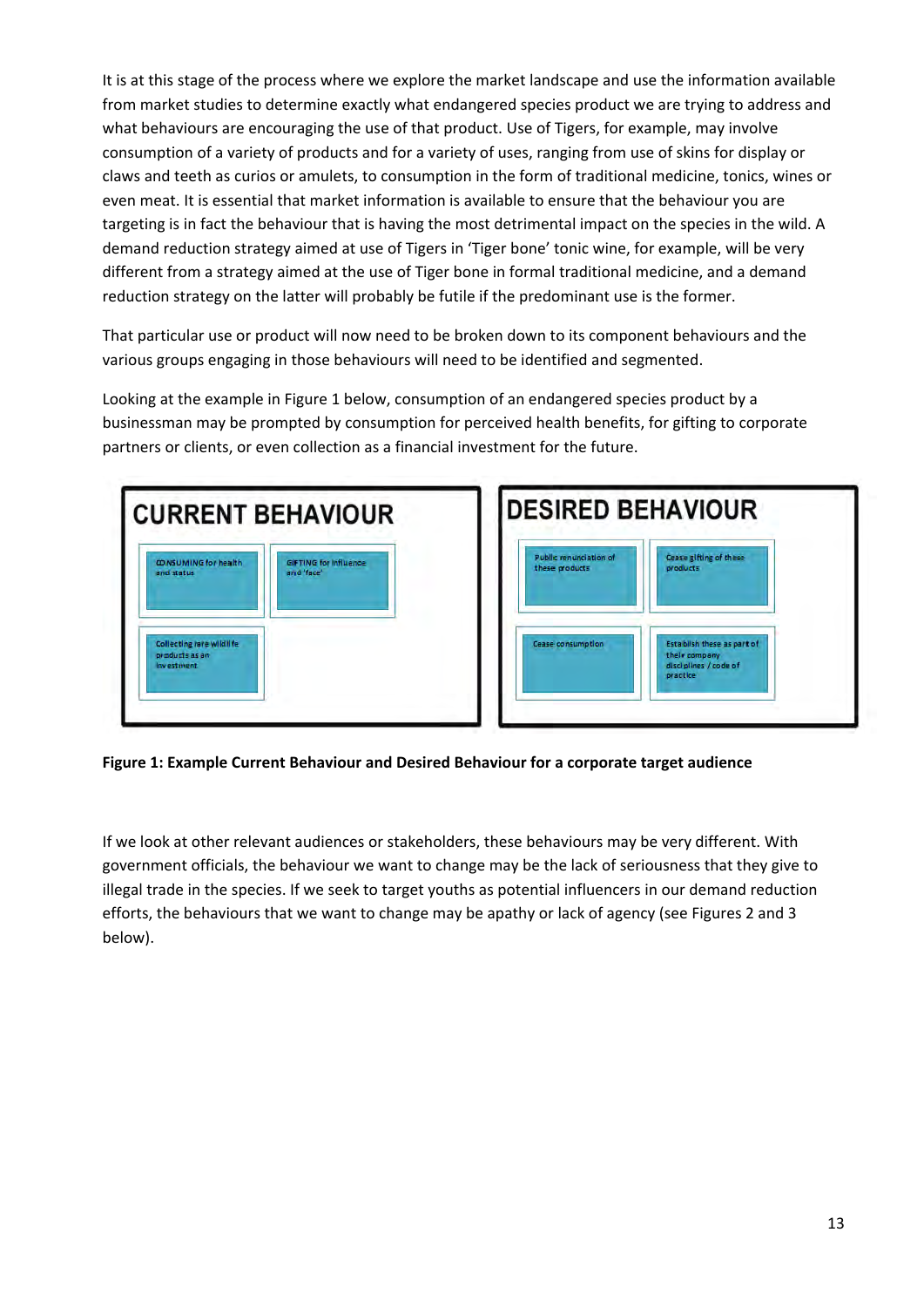| <b>CURRENT BEHAVIOUR</b>                                                                              | <b>IDESIRED BEHAVIOUR</b>                                                                                                         |
|-------------------------------------------------------------------------------------------------------|-----------------------------------------------------------------------------------------------------------------------------------|
| Consumption not taken<br><b>Considering endangered</b><br>species breeding and<br>seriously<br>export | Clear and<br><b>Increased budgets for</b><br>comprehensive bans on<br>tiger law enforcement<br>tiger products<br>and conservation |
|                                                                                                       | What can we learn from<br><b>Transparent information</b><br>on wildlife crime<br>the success of panda<br>conservation?            |

**Figure 2: Example Current Behaviour and Desired Behaviour for a governmental target audience** 



**Figure 3: Example Current Behaviour and Desired Behaviour for a youth target audience** 

# **Step 2. Understanding the influences by audience**

The next step is to identify all the factors influencing the behaviours which have been prioritized and agreed to in Step 1. As discussed earlier, these factors will vary among different audience groups, so these groups will need to be segmented and identified first. Behavioural theory should play an important role in this task.

Creating an accurate segmentation will mean exploring people's claimed behaviours; intentions; attitudes; physical, practical and psychological barriers; motivations; goals; and levels of self‐efficacy.

Data and information from a range of sources will need to be combined in order to generate the behavioural insights needed to identify the most important influencing factors – that is, those that have the strongest influence on the behaviour or behaviours in question – affect different audience sub‐groups.

This can be done by:

• drawing on the knowledge and experiences of key experts and stakeholders;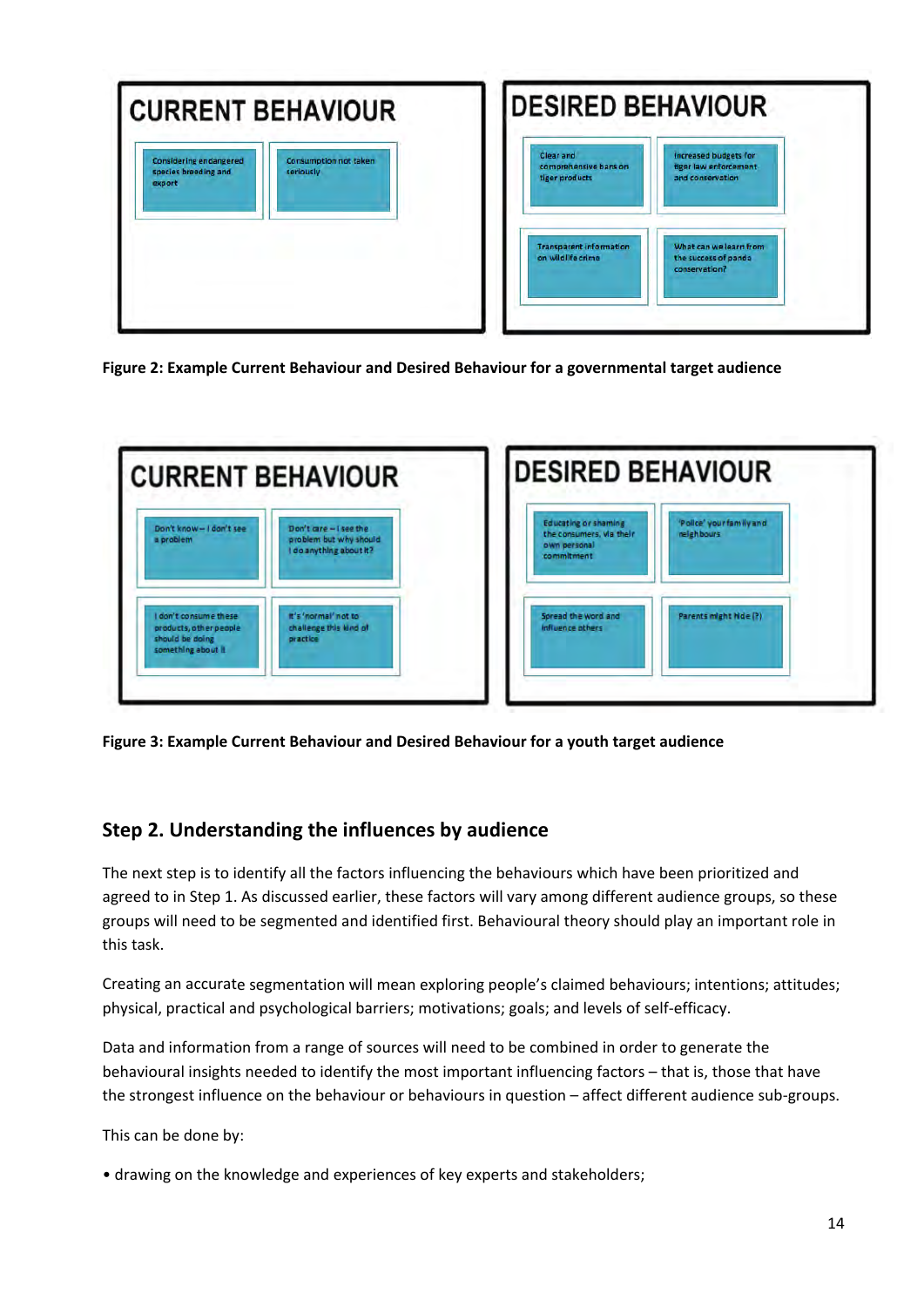• reviewing and analyzing existing information (including relevant behavioural theory) and data through desk research;

• conducting new qualitative research through appropriate mechanisms such as interviews or focus groups.

Professional research is essential at this stage of the process to accurately map, explore and specifically identify the influences on the identified audiences and their behaviour. This research should go beyond vague or broad statements such as 'status' and 'culture' and develop new models of influences for positive behaviour change, e.g. transforming reasons for the current behaviours into new reasons for desired behaviours (see Figures 1, 2 and 3 above).

This will no doubt require a great deal of investment, as most past and current research in the area of wildlife consumption rarely examines the deep insights needed on the beliefs and attitude of many in the target audiences. This research would be difficult and a sound methodology for such research needs to be identified, bearing in mind that the consumers to be researched would likely be aware that what they are doing is illegal. Participatory questionnaires, for example, would perhaps be of very limited value for collecting objective information in such cases.

This kind of research will also need to involve different partners, agencies, research institutions and other actors who will be needed to fill knowledge gaps. This should include participants from a wide range of professional and institutional backgrounds, including representatives from various governmental departments, the corporate sector, advertising and marketing companies, universities, conservation organizations and inter‐governmental organizations. This collaboration of this rich mix of expertise and experience is essential to the success of the process.

As explained earlier, factors at all levels need to be considered for each of the key audiences:

- ◆ What factors are at play at the personal level (for example habit, emotions, self-efficacy, knowledge, inertia, biases or mental shortcuts)?
- ♦ What are the influencing factors at the social level (for example is the behaviour with or against social norms, peer pressure, who can influence and how strongly)?
- ♦ What are the factors to consider in the local and wider environmental (for example governmental policy, price, or legislation)?
- ♦ How do all these factors differ across audiences? How does their importance vary across different audience groups?

In practice, Steps 1 and 2 are likely to be iterative. Exploring the factors that influence a particular behaviour may highlight another behaviour that could be easier to influence, or where more public communications can have a more obvious role to play. In this case, the process needs to go back to Step 1 and add the 'new' behaviour to the list before proceeding again to Step 2.

# **Step 3. Developing a practical model of influences on behaviour**

While the work involved in Steps 1 and 2 are primarily exploratory and wide-ranging in thinking, Step 3 of the process is where the focus can be reduced down to a solution. The insights into behaviour developed at Step 2 can now be used to develop a practical model that brings together all the relevant behaviours and influencing factors, and which is based on a deep understanding of the relationship between current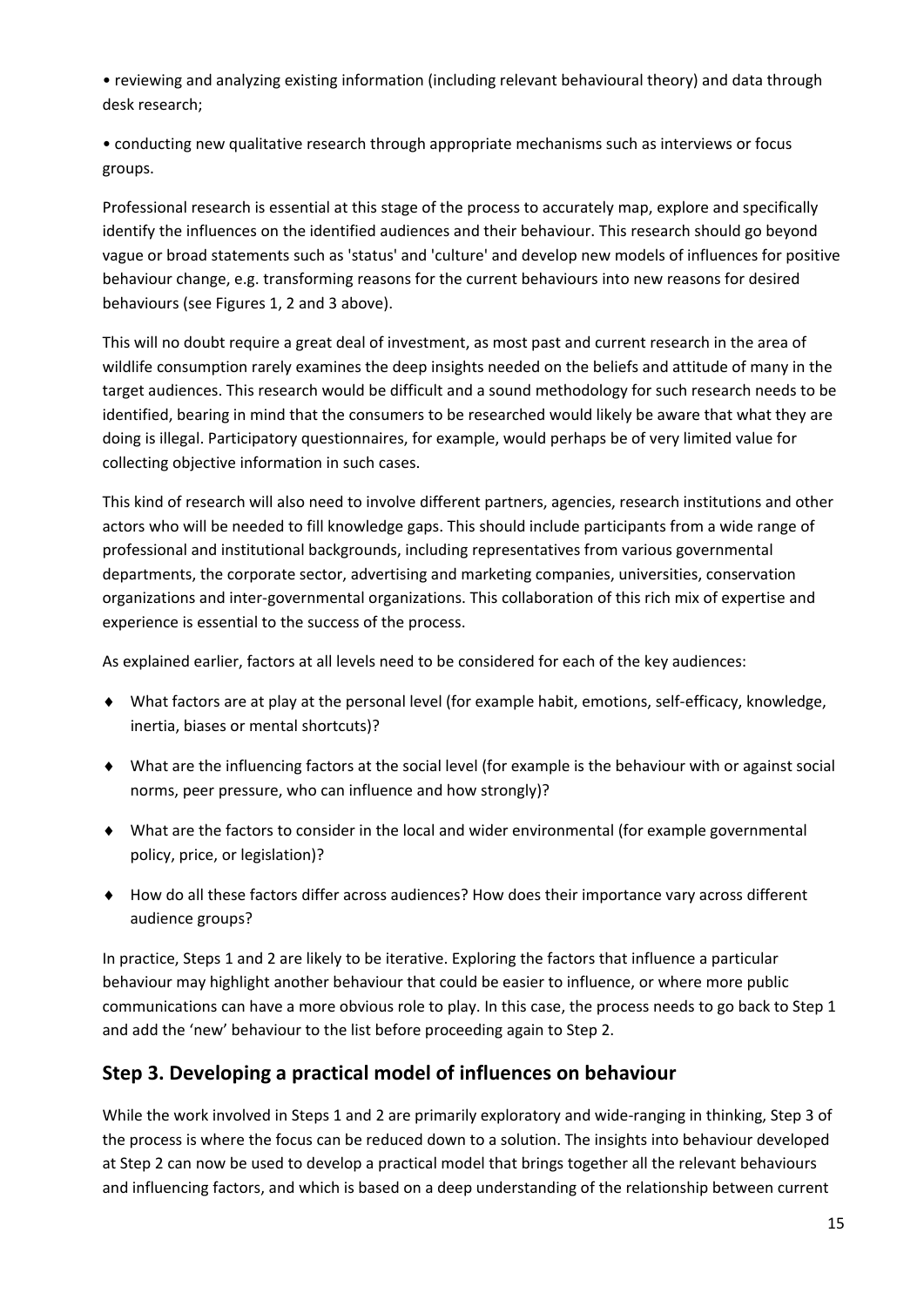and desired behaviours and the key influencing factors involved. Sometimes, it will be appropriate to adapt an existing model; at other times, you will need to create a model specifically for the task in hand.

As in Step 2, developing a practical model will require input from people with a range of different skills, including experts in behaviour (who may well be academics) and experts in policy and communication. This will help ensure that the model works across all chosen interventions, ensuring consistency and coherence.

The model should be dynamic and have a temporal element to it so that it can adapt in line with changing circumstances. For example, a model developed two years ago might not take into account the economic downturn, and would need to be updated to reflect the impact of this factor on customers' attitudes, behaviours and intentions. The simplest solution is to schedule regular reviews into your planning process.

A practical model is essential. It will help to focus thinking about the behaviour(s) in question and the influencing factors, and can be used to develop a marketing framework (see Step 4 below).

Key question to ask at this stage would be:

- How do we prioritize the factors identified at Step 2?
- How do these factors influence current and desired behaviours?
- How strong is their influence and what is the relative importance of the factors?

• Do we have data to measure the factors? If we can't, what are the pragmatic hypotheses we can work with and test?

• What are our early hypotheses about how behaviour might change?

#### **Step 4. Building a marketing framework**

The model can now be used to construct a marketing framework that can be used to identify and set communications objectives. In practice, these objectives are often to change one or more of the factors that influence behaviour, rather than the end behaviour itself. For example, looking at the marketing brief outlined for a corporate audience (see Figure 4), addressing the gifting of endangered species products to attain social status would address the choices made in the gifting behaviour itself, rather than choice of a particular endangered species product. The communications objectives, mapped with the audience segmentation described earlier, can be used to generate a high‐level monitoring and evaluation plan.

It is at this stage of the process where some thought must be given to how to measure the desired behaviour change over time, the indicators that can be used and the timeline over which activities need to take place. For the corporate audience in the example in Figure 4, for example, attitudinal surveys of primary or secondary target audiences can be used for this measurement against a baseline, as well as documenting the actual number of corporate role models and other entities that have committed themselves publicly to the desired behaviour changes.

It is important to remember that progress may need to be assessed in terms of their impact on influencing factors rather than on the actual behaviour itself. For example, if the behaviour of consuming Tiger bone wine is prompted by its perception as a way gaining social currency, the approach may be to stigmatize that behaviour and strengthen the perception that this behaviour leads to loss of social currency. Measurement of the effectiveness of this approach must therefore be based on that perception of loss of social currency, rather than the consumption of Tiger bone wine itself. Any evaluation must therefore form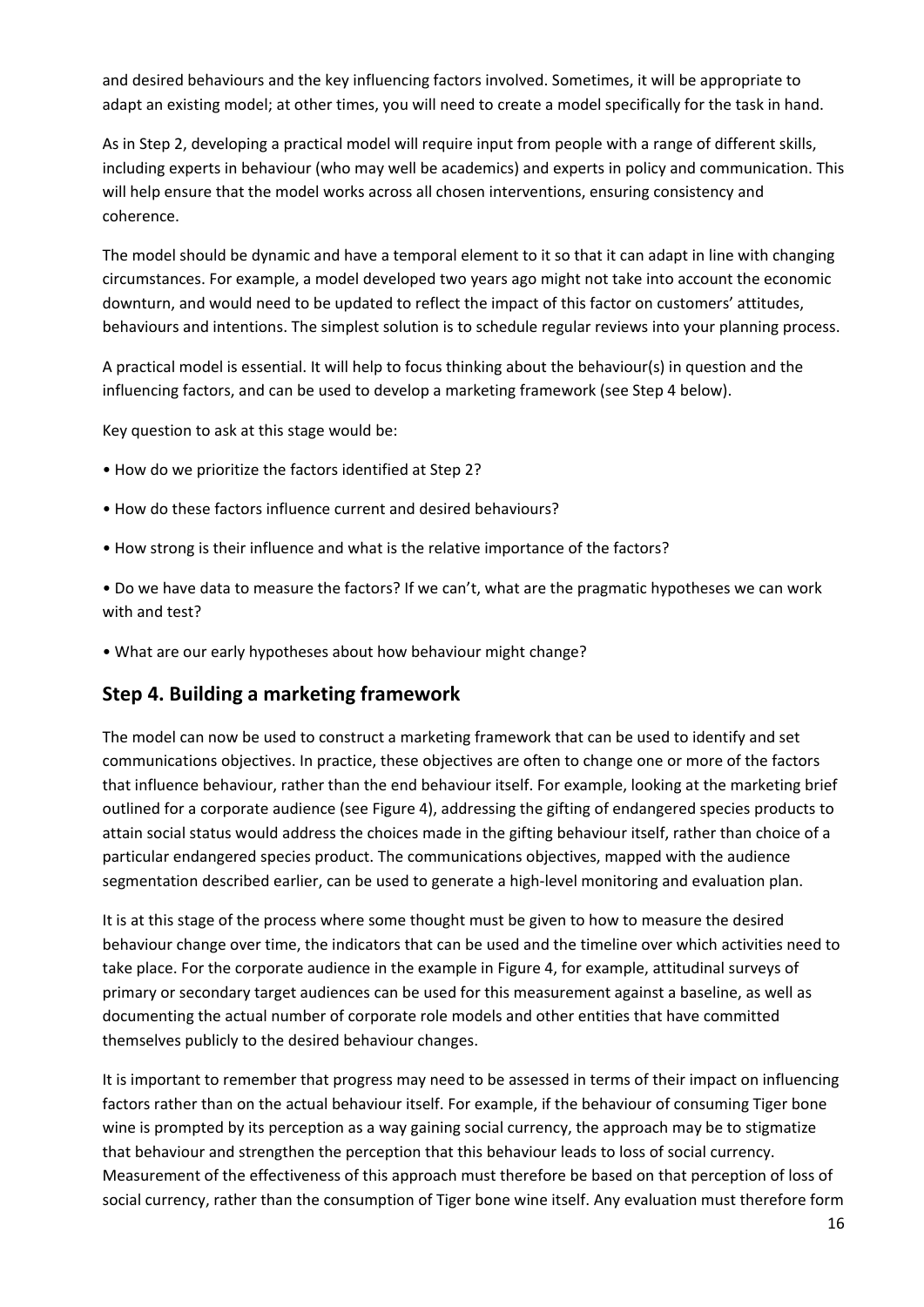#### **FIGURE 4**

# **CORPORATE**

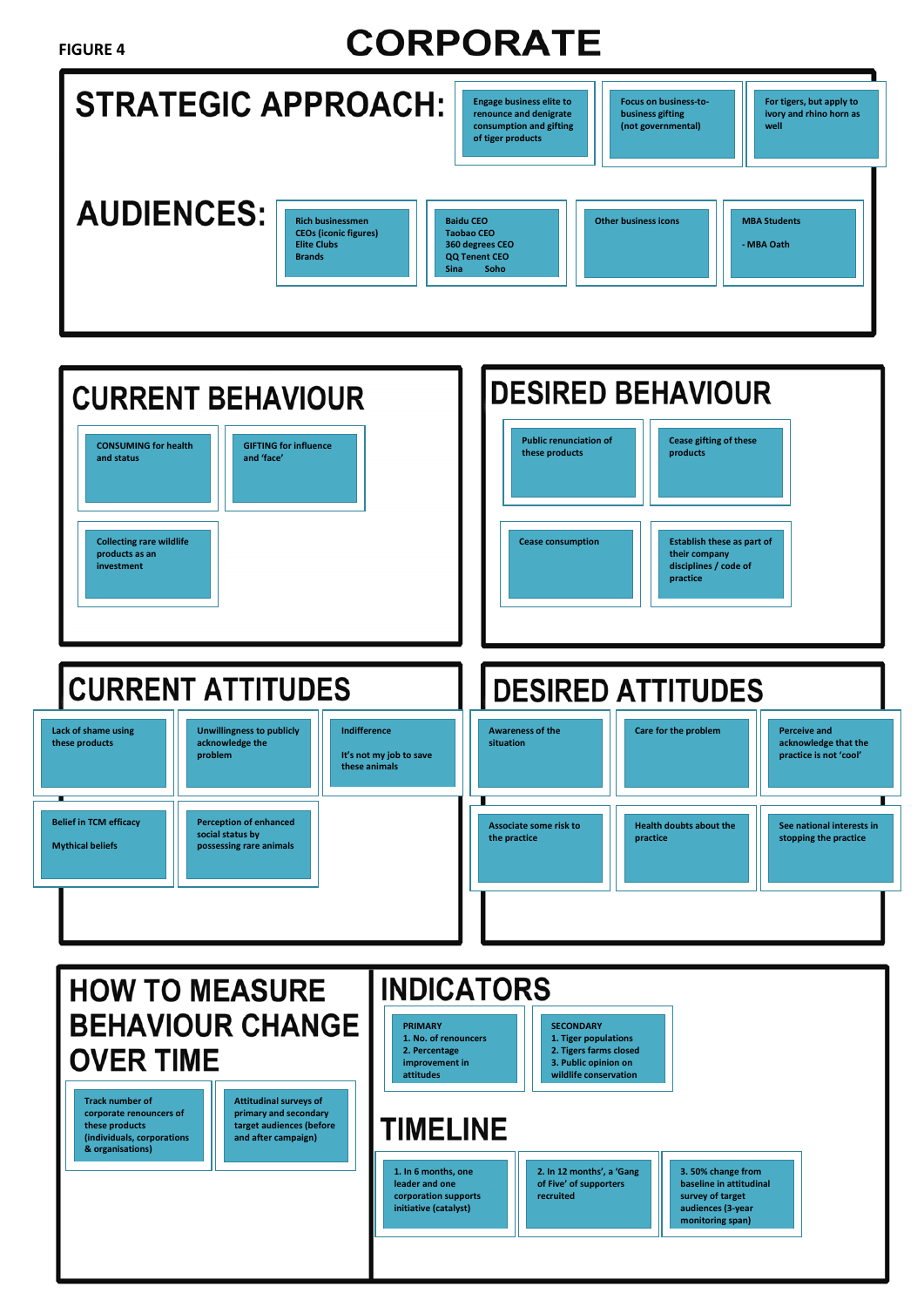part of a broader evaluation framework or at least attempt to separate out the effect of other influences and/or interventions.

Key questions to ask in this process would include:

- What influencing factors will marketing/interventions need to target?
- Where will communications play a role? What factors will they affect and how? Will they play a leading or supporting role?
- What are the communications objectives?
- What are our top‐line evaluation metrics for these communications objectives?

### **Step 5. Developing a communications strategy and campaign**

Once the communications objectives have been identified and agreed upon in Step 4 above, we arrive at the final stage of the demand reduction strategy development process with the development of the communications strategy and campaign. This is where the communications objectives identified in Step 4 need to be developed into communications messages, channels, tools and other activities and deliverables.

# **Towards A Global Demand Reduction Strategy for Tigers**

The concepts discussed earlier and the strategic framework outlined in the previous section can be used to develop programme goals and programme components that can form the basis for a global support programme (GSP) on demand reduction that can assist Tiger Range Countries (TRCs) to develop and implement their own demand reduction strategies in a more targeted and effective manner.

# **PROGRAMME GOALS**

To encourage and support efforts by key Tiger Range Countries to reduce the illicit demand for and consumption of Tigers and their parts by:

1) **Behaviour identification:** Identifying consumer behaviours and groups that are encouraging the use of illicit Tiger products

2) **Audience segmentation:** Identifying the factors needed to influence the behaviours of key target consumer market segments

3) **Behaviour modeling:** Develop practical behavioural models that address the behaviours and influencing factors of key target audiences (consumers and influencers)

4) **Marketing framework development:** Develop marketing briefs and approaches that can be used to identify and set campaign and communications objectives for demand reduction campaigns in key TRCs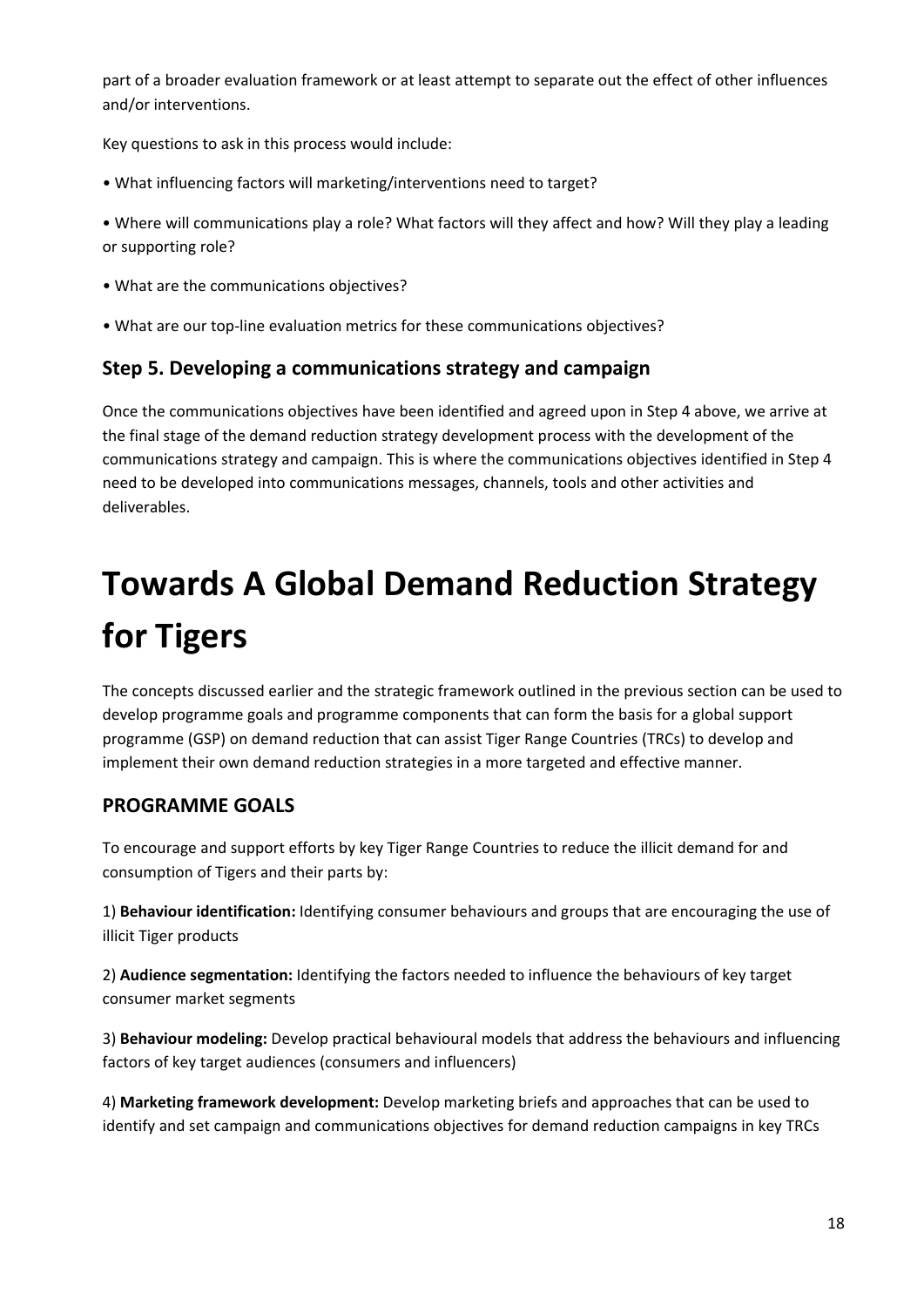5) **Campaign development and implementation:** Develop demand reduction campaign 'packages' that can be implemented by the relevant stakeholders in TRCs

### **PROGRAMME COMPONENTS**

1) **Behaviour identification:** Identifying consumer behaviours and groups that are encouraging the use of illicit Tiger products. Using market surveys and desk research, this component of the programme will explore the global market landscape and document exactly what Tiger products are in prevalent use, what groups of people are using these products and what behaviours are encouraging their use. This may involve consumption of a variety of products and for a variety of uses, ranging from use of skins for display or claws and teeth as curios or amulets, to consumption in the form of traditional medicine, tonics, wines or meat. Products and uses having the most detrimental impact on the species in the wild will be identified and broken down to its component behaviours and the various groups engaging in this use.

*Duration:* 6 Months

| Ref. | <b>Activity</b>                                                                                                                                                                                                                                                                                                                                                                                                                                                                                                                                                                                                                                                                                      |
|------|------------------------------------------------------------------------------------------------------------------------------------------------------------------------------------------------------------------------------------------------------------------------------------------------------------------------------------------------------------------------------------------------------------------------------------------------------------------------------------------------------------------------------------------------------------------------------------------------------------------------------------------------------------------------------------------------------|
| 1.1  | Devise, develop and deliver desk based and market research (including honing baseline<br>attitudinal surveys). This will include defining the research scope, parameters and methodology<br>and recruiting and appointing an appropriate agency to undertake the work.                                                                                                                                                                                                                                                                                                                                                                                                                               |
| 1.2  | Data analysis and synthesis of headline findings, including identification of three key range or<br>consumers countries central to accomplishing the programme goal.                                                                                                                                                                                                                                                                                                                                                                                                                                                                                                                                 |
| 1.3  | Country Workshop series to introduce the demand reduction initiative and present research<br>findings to key stakeholders in the three countries concerned. These are likely to represent<br>diverse interests such as behavioural science, social research, behavioural economics,<br>advertising, marketing, communications, public relations, governmental policy and wildlife<br>conservation. The workshops will facilitate an 'enabling environment' for initiative delivery and<br>empower high level government officials to take a leadership role in driving forward elements.<br>Workshop discussion will confirm the most appropriate approach and initiative implementation<br>process. |
| 1.4  | Identify and convene a 'virtual' consortium of interested experts and establish expert groups in<br>the fields of behavioural science, social research, behavioural economics, advertising and<br>marketing, communications and public relations, governmental policy and wildlife conservation<br>to advise on the implementation of the programme. Discussion would be convened and co-<br>ordinated by a campaign leader.                                                                                                                                                                                                                                                                         |
| 1.5  | Report preparation and publication. Report will also be distributed to key stakeholders planning<br>or implementing on-going demand reduction activities to assist them in their work.                                                                                                                                                                                                                                                                                                                                                                                                                                                                                                               |

2) **Audience segmentation**: Analysing socio‐demographic, attitudinal and other aspects of target audience profile in the three countries concerned, in order to gain insight into the specific triggers and drivers for this behaviour

#### *Duration:* 6 months

| Ref. | <b>Activity</b>                                                                                                                                                                          |
|------|------------------------------------------------------------------------------------------------------------------------------------------------------------------------------------------|
| 2.1  | Devise, develop and deliver desk research, survey and focus groups to clarify candidate<br>audience segmentation in each of the three countries. This will include defining the research |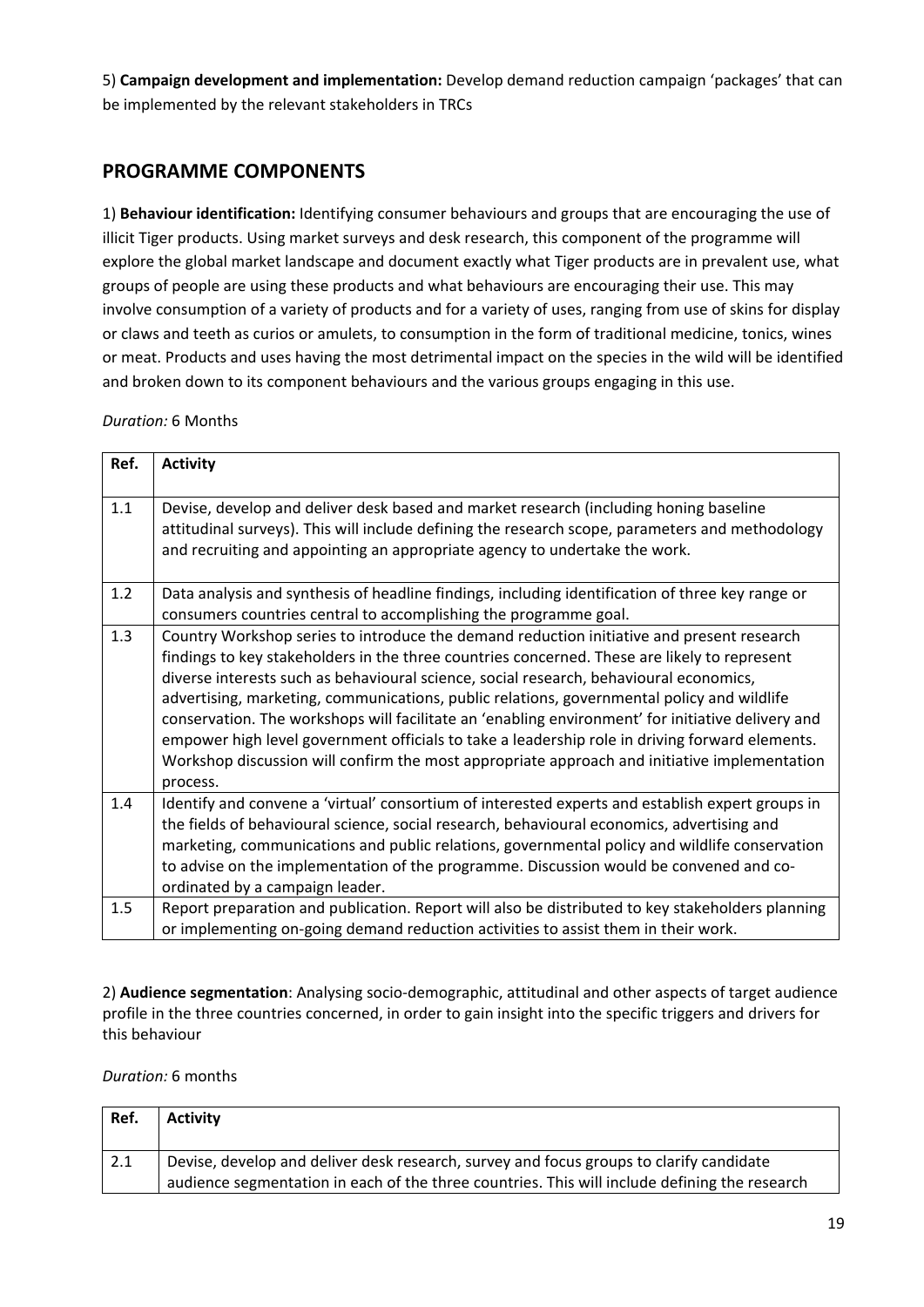|     | scope, parameters and methodology and identifying the team of experts that will deliver it. |
|-----|---------------------------------------------------------------------------------------------|
| 2.2 | Data analysis and synthesis of headline findings.                                           |
| 2.3 | Workshop series to present report findings to government and other stakeholders (e.g. those |
|     | engaged through stage 1 of the process). Workshop discussion will confirm the most          |
|     | appropriate audience segmentation approach and initiative implementation process.           |
| 2.4 | Report preparation and publication. Report will also be distributed to key stakeholders     |
|     | planning or implementing on-going demand reduction activities to assist them in their work. |

3) **Behaviour modeling***:* In each of the three countries concerned, identifying which behavioural change models can be practically applied to tackle these specific triggers and drivers effectively, through highly targeted campaign messages. This would involve prioritizing which of the behaviours, influencing factors, segmented audiences and key influencers that were identified earlier to concentrate on; developing behaviour models to show how these interact and the outcomes of these interactions; and outcomes most likely to deliver the key behaviour changes sought.

*Duration:* 6 months

| Ref. | <b>Activity</b>                                                                                                                                                                                                                                         |
|------|---------------------------------------------------------------------------------------------------------------------------------------------------------------------------------------------------------------------------------------------------------|
| 3.1  | Working in collaboration with selected experts, analyse the behaviour identification and<br>audience segmentation research in order to identify which behaviour change models which can<br>be practically applied to tackle target triggers and drivers |
| 3.2. | Preparation of proposed behavioural change models. Models developed will be shared with key<br>stakeholders planning or implementing on-going demand reduction activities to assist them in<br>their work.                                              |

4) **Marketing framework development:** Using the behaviour models developed earlier, develop marketing briefs and behaviour change approaches that can be used to identify and set campaign and communications objectives for effective demand reduction campaigns in the three countries concerned. This includes conceptualising approaches to shift target audiences from current attitudes and behaviours to desired attitudes and behaviours (e.g. public renunciation of products from endangered species; ceasing the corporate gifting of these products; the promotion of national interests in stopping such practices, etc)

*Delivery period:* 6 months

| Ref. | <b>Activity</b>                                                                                |
|------|------------------------------------------------------------------------------------------------|
|      |                                                                                                |
| 4.1  | Identify and recruit relevant marketing experts to develop marketing brief and, where          |
|      | appropriate, behaviour change action plans for "Influencing the Influencers"                   |
| 4.2  | Where appropriate, identify key influencers and 'champions' to advise and assist in developing |
|      | and implementing the marketing briefs and behaviour change action plans                        |
| 4.2  | Develop marketing brief or behaviour change action plan for each of the agreed behaviour       |
|      | models                                                                                         |
| 4.3  | Review of proposed marketing briefs or behaviour change action plans by expert groups          |
| 4.4  | Preparation and publication of proposed marketing briefs or behaviour change action plans      |
|      |                                                                                                |

5) **Campaign development and implementation:** From the campaign objectives identified earlier in 4), develop demand reduction campaign 'packages' for the that can be implemented by the relevant stakeholders in the three countries concerned. Each package would include identifying the relevant media, advertising and advocacy activities needed; identifying and developing the appropriate mix of tools and products, such as media releases and opinion editorials, social media, television advertising, print advertising and other print material; and significant events, meetings, conferences and other intervention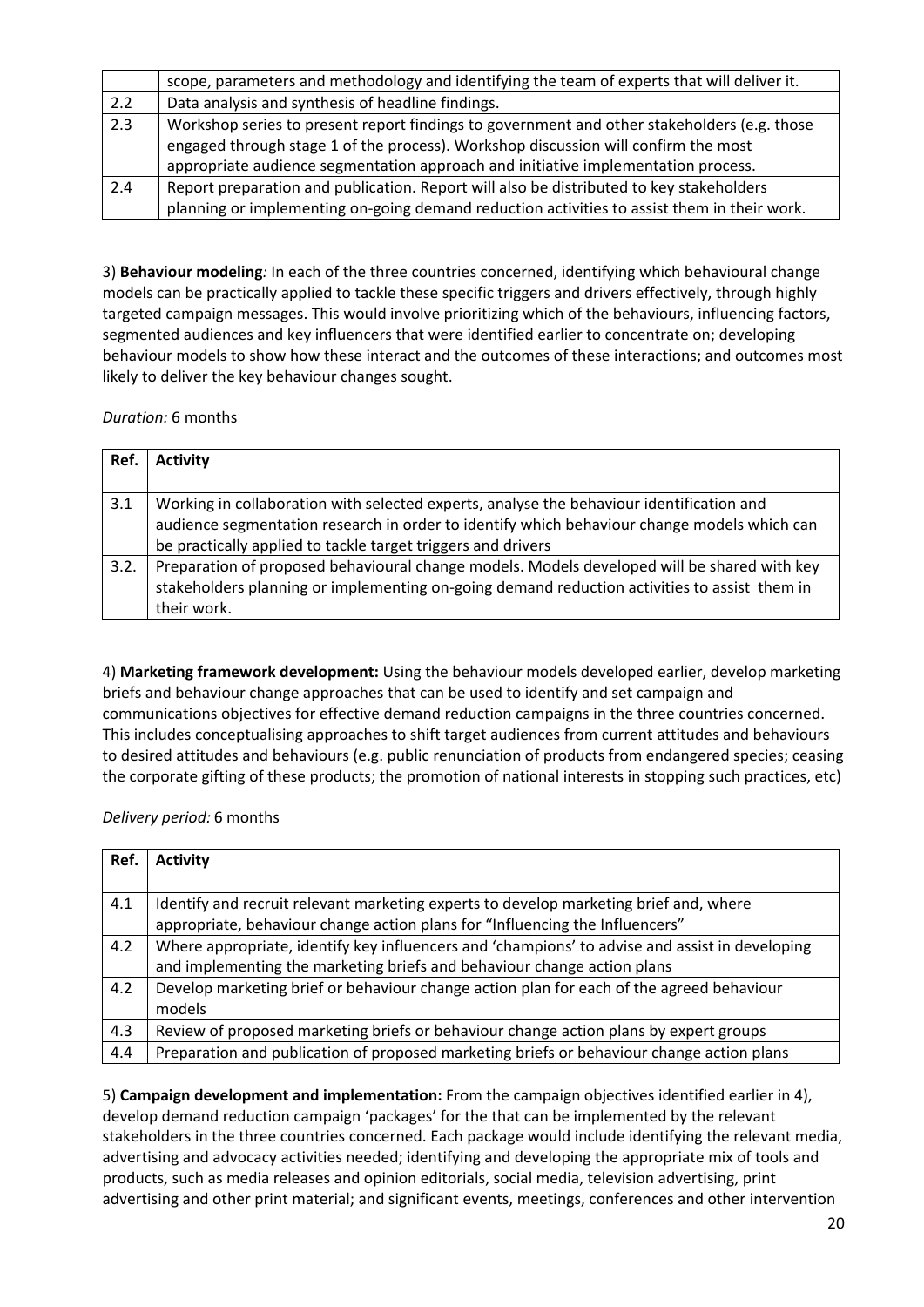opportunities to target during the campaign period.

*Duration:* 6 months for the development phase, followed by ongoing campaign implementation and monitoring & evaluation

| Ref. | <b>Activity</b>                                                                            |
|------|--------------------------------------------------------------------------------------------|
| 5.1  | Identify and recruit relevant communications and campaigning experts for campaign teams to |
|      | develop campaign 'packages'                                                                |
| 5.2  | Design and develop campaign 'packages' based on the marketing briefs                       |
| 5.3  | Workshops to present campaign proposals to government and other stakeholders and decide on |
|      | agreed campaign 'packages'                                                                 |
| 5.4  | Identify and convene campaign teams for each of the agreed campaign packages               |
| 5.5  | Develop communications tools and products to support implementation of the campaign        |
|      | 'packages'                                                                                 |
| 5.6  | Public launch of the first campaign packages                                               |
| 5.7  | Implementation of campaign packages                                                        |

### **PROGRAMME PERFORMANCE INDICATORS**

In order to evaluate the impacts of the campaign packages developed and the effectiveness of its communications activities, the Expert Groups and campaigns team will meet to review campaign implementation 3 months after launch to review implementation, identify gaps and weaknesses and recommend remedial actions. Focus group studies may also be conducted to provide information on any changes to initial survey baselines.

Six months into campaign implementation, an independent consultant will be recruited to monitor impact and effectiveness of implementation of campaign packages and provide recommendations for adaptive management of implementation. Attitudinal surveys will also be conducted to provide information on any changes to initial survey baselines.

Key performance indicators will be developed based the effectiveness of the dissemination of the communications messages developed, the reach achieved with the target segmented audiences and, most critically, the change to the factors that the campaigns are seeking to influence as identified in the selected behaviour change models. The key performance indicators should form part of the overall performance evaluation for the Global Tiger Recovery Programme to ensure that its contribution to the GTRP's overarching goal of doubling the number wild tigers across their range by 2022 can be evaluated.

### **PROGRAMME IMPLEMENTATION**

While it is envisaged that this demand reduction global support programme could be initiated and coordinated in its initial phases by international partners, it is essential that 'ownership' and implementation must be with the countries concerned. The process in these countries must be driven by the governments concerned ‐ rather than by international or non‐governmental organizations. The country stakeholder workshops and meetings outlined above would therefore be critical to the successful implementation of this programme. International partners could provide support in the form of international coordination and technical expertise and facilitation.

To advise and support the implementation of this process, a community of interest will need to be created, bringing together relevant expertise, knowledge and experience in the fields of behavioural science, social research, behavioural economics, advertising and marketing, communications and public relations,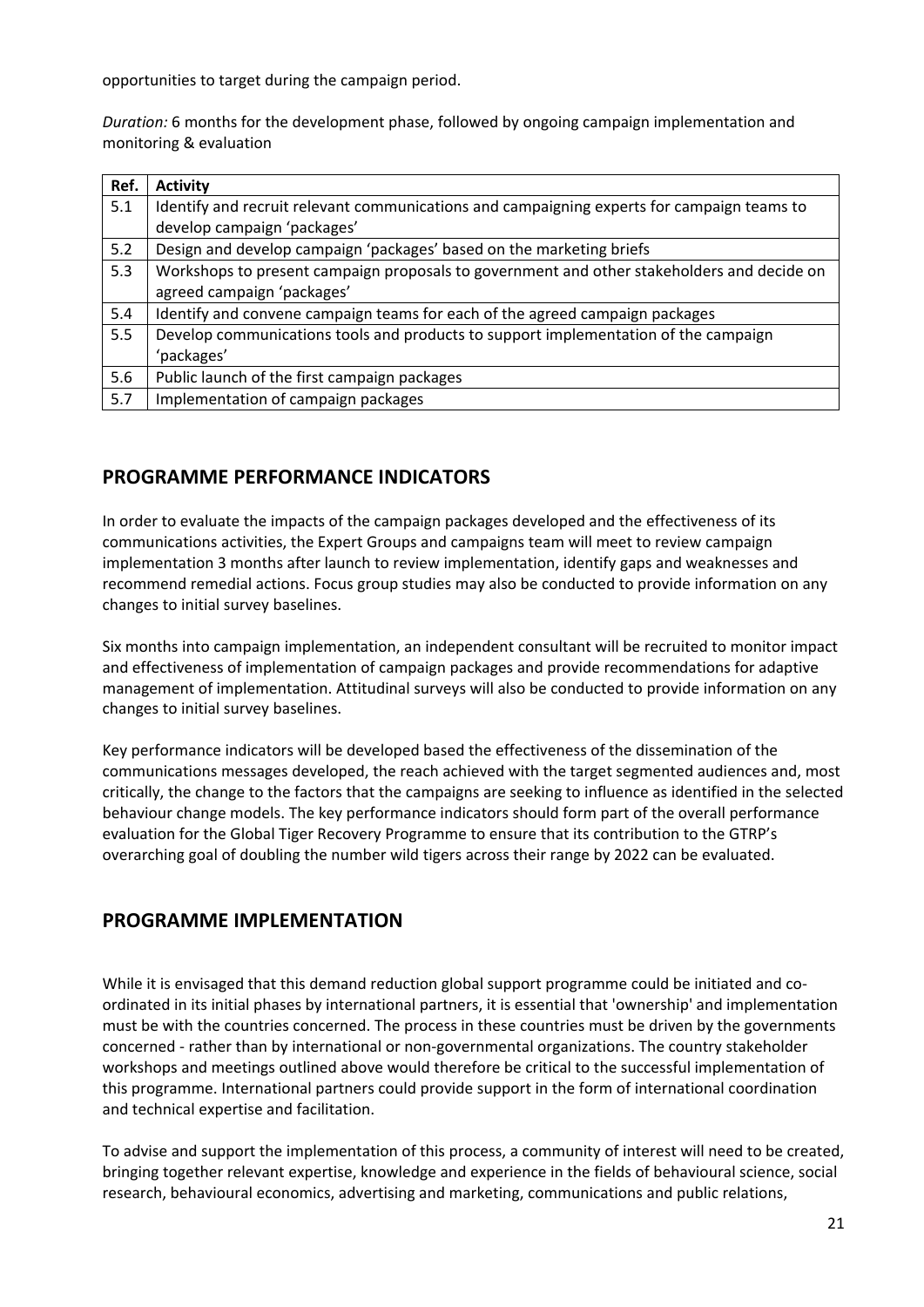governmental policy and wildlife conservation. The commitment of these sectoral experts must be secured and their active engagement throughout the process must be encouraged and supported.

Ultimately, demand reduction strategies must be very much a close partnership between government, international organizations, NGOs, the corporate sector, research institutions and other sectoral experts. It is only with this rich convergence of knowledge, expertise and experience can we effectively address the primary drivers of human behaviour that is at the heart of demand reduction efforts.

Long-term investment in such a comprehensive approach to demand reduction is essential if it is to be effective and sustainable over the period needed to accomplish its objectives. If the devastating impact of the consumption of tiger parts and derivatives is to be reduced and eventually eliminated in the future, it requires a significant paradigm shift in behaviour from those responsible and a paradigm shift in the thinking and approaches we take in influencing that behaviour. Such a paradigm shift can only be accomplished with a renewed, scaled‐up and sustained commitment from both the international community and the national governments concerned.

It is therefore recommended that:

(i) the partners of the Global Tiger Initiative utilise the programme presented in this paper as guidance for the development of a Global Support Programme on Demand Reduction and further develop it into a detailed programme of work that can be adopted by the Global Tiger Recovery Programme

(ii) the World Bank and other partners of Global Tiger Initiative seek funding for the development and implementation of the Global Support Programme on Demand Reduction to ensure that adequate resources for the programme can be sustained during the programme period.

(iii) TRCs endorse the Global Support Programme on Demand Reduction and commit to its effective implementation

#### **BIBLIOGRAPHY**

Ajzen, I. (1991). The Theory of Planned Behavior. Organizational Behavior and Human Decision Processes 50 , 179‐211

Anon. (2010). Global Tiger Recovery Programme 2010‐2022

Bandura, A. (1977). Self‐efficacy: Towards a Unifying Theory of Behavioural Change. Psychological Review 84, 191‐215

Central Office of Information, United Kingdom (2009). Communications and behaviour Change

Cialdini R., Kallgren C and Reno R (1991). A Focus Theory of Normative Conduct. Advances in Experimental SWocial Psychology vol 24, 201‐34

Darnton A. (2005). 15 Principles for Practice from Behavioural Theory.

Darnton A. (2008). GSR Behaviour Change Knowledge Review. Practical Guide: An Overview of Behaviour Change Models and their Uses

Kahneman D, Slovic P and Tversrsky A (1974). Judgment Under Uncertainty: Heuristics and Biases. Science vol 185 No. 4157, 1124‐31.